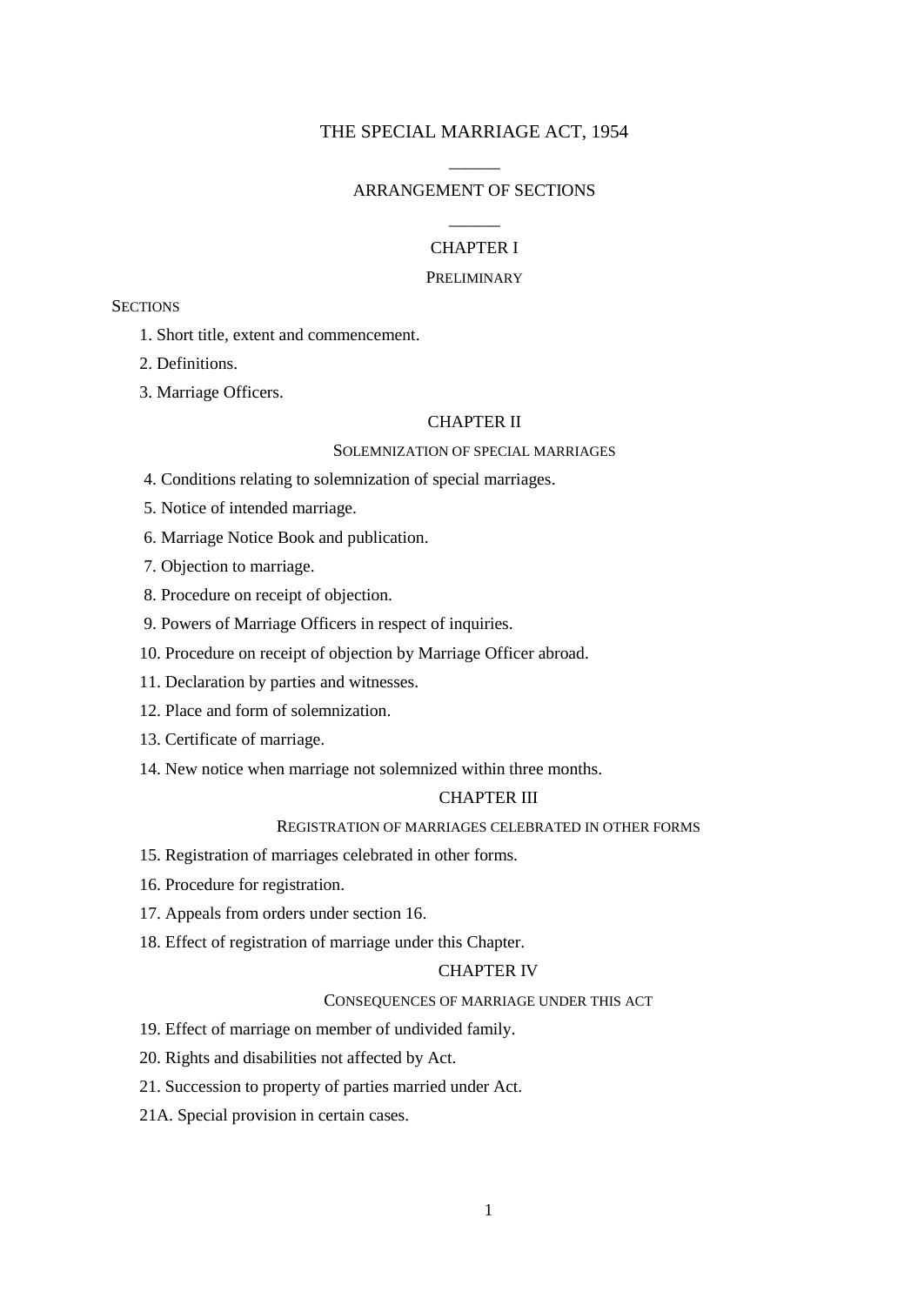### CHAPTER V

#### RESTITUTION OF CONJUGAL RIGHTS AND JUDICIAL SEPARATION

### **SECTIONS**

- 22. Restitution of conjugal rights**.**
- 23. Judicial separation**.**

### CHAPTER VI

#### NULLITY OF MARRIAGE AND DIVORCE

24. Void marriages.

25. Voidable marriages.

- 26. Legitimacy of children of void and voidable marriages.
- 27. Divorce.
- 27A. Alternative relief in divorce proceedings.
- 28. Divorce by mutual consent.
- 29. Restriction on petitions for divorce during first one year after marriage.
- 30. Remarriage of divorced persons.

### CHAPTER VII

### JURISDICTION AND PROCEDURE

- 31. Court to which petition should be made.
- 32. Contents and verification of petitions.
- 33. Proceedings to be *in camera* and may not be printed or published.
- 34. Duty of court in passing decrees.
- 35. Relief for respondent in divorce and other proceedings.
- 36. Alimony *pendente lite.*
- 37. Permanent alimony and maintenance.
- 38. Custody of children.
- 39. Appeals from decrees and orders.
- 39A. Enforcement of decrees and orders.
- 40. Application of Act 5 of 1908.
- 40A. Power to transfer petitions in certain cases.
- 40B. Special provisions relating to trial and disposal of petitions under the Act.
- 40C. Documentary evidence.
- 41. Power of High Court to make rules regulating procedure.

#### CHAPTER VIII

#### **MISCELLANEOUS**

- 42. Saving.
- 43. Penalty on married person marrying again under this Act.
- 44. Punishment of bigamy.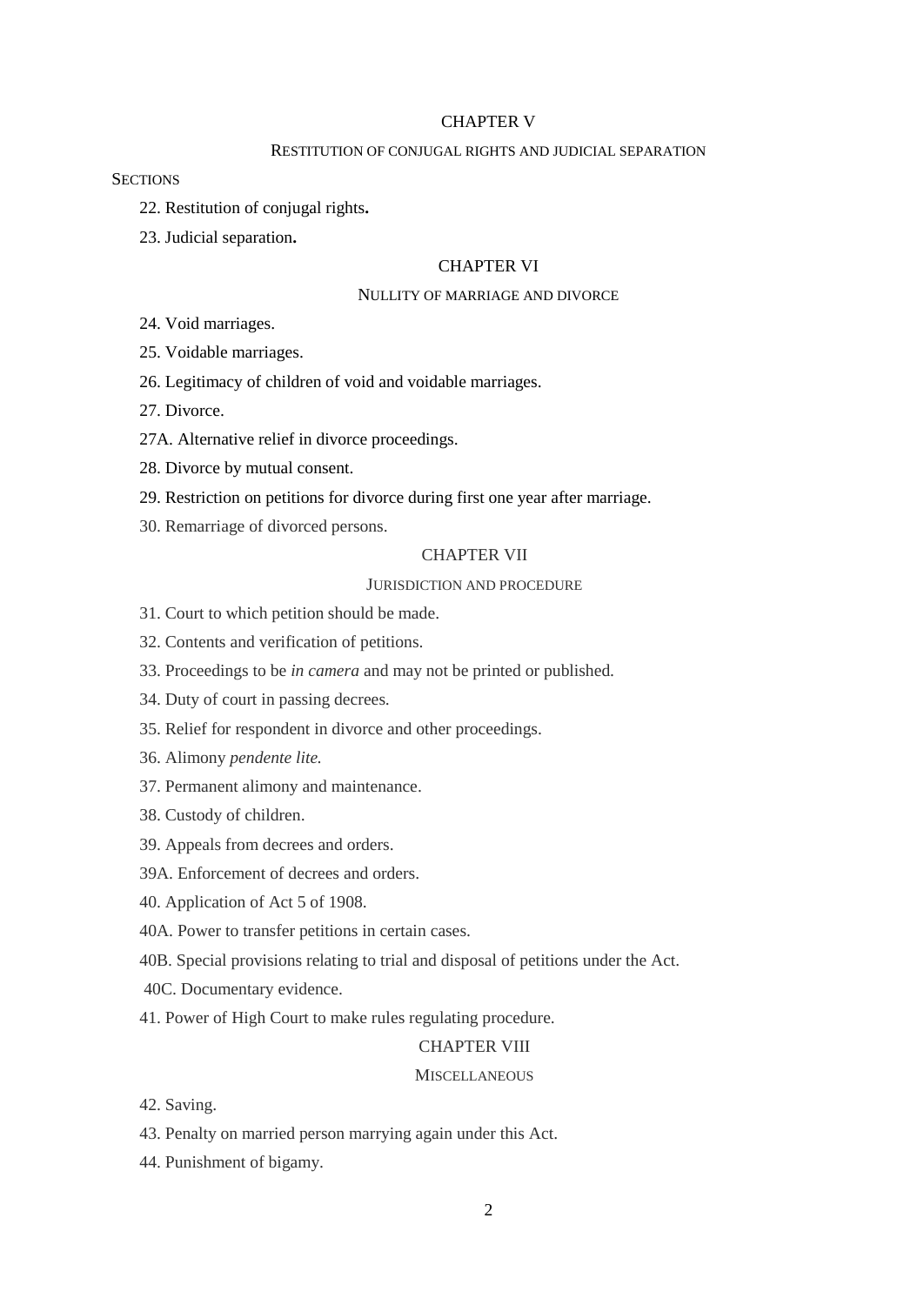# **SECTIONS**

- 45. Penalty for signing false declaration or certificate.
- 46. Penalty for wrongful action of Marriage Officer.
- 47. Marriage Certificate Book to be open to inspection.
- 48. Transmission of copies of entries in marriage records.
- 49. Correction of errors.
- 50. Power to make rules.
- 51. Repeals and savings.

THE FIRST SCHEDULE. THE SECOND SCHEDULE. THE THIRD SCHEDULE. THE FOURTH SCHEDULE. THE FIFTH SCHEDULE.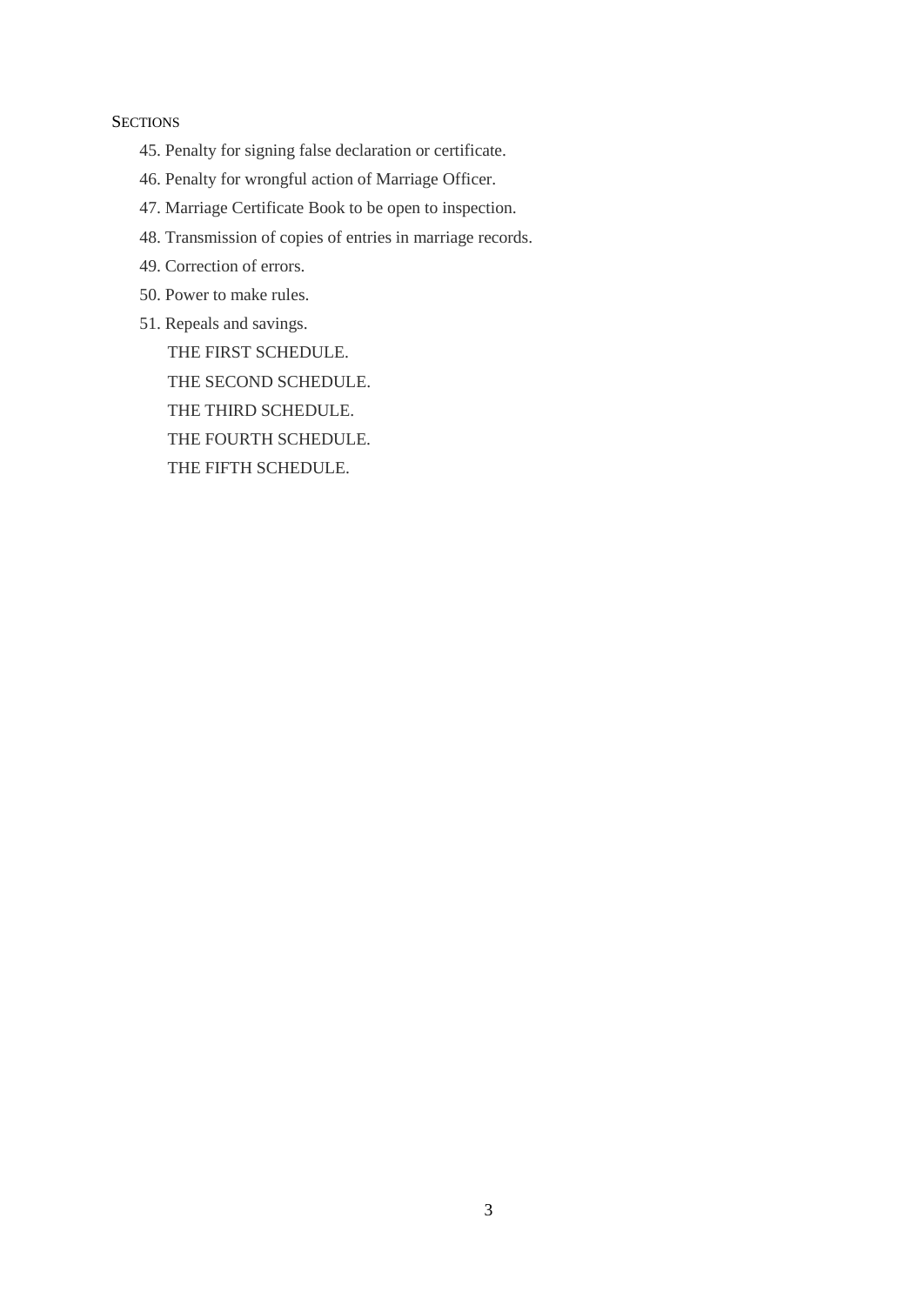#### THE SPECIAL MARRIAGE ACT, 1954

# ACT No. 43 OF  $1954<sup>1</sup>$

[9*th October*, 1954.]

An Act to provide a special form of marriage in certain cases, for the registration of such and certain other marriages and for divorce.

BE it enacted by Parliament in the Fifth Year of the Republic of India as follows:―

### CHAPTER I

#### PRELIMINARY

**1. Short title, extent and commencement.**—(*1*) This Act may be called the Special Marriage Act, 1954.

(*2*) It extends to the whole of India except the State of Jammu and Kashmir, and applies also to citizens of India domiciled in the territories to which this Act extends who are  $2$ [in the State of Jammu and Kashmir].

 $(3)$  It shall come into force on such date<sup>3</sup> as the Central Government may, by notification in the Official Gazette, appoint.

**2. Definitions**.―In this Act, unless the context otherwise requires,―

(*b*) "degrees of prohibited relationship"-a man and any of the persons mentioned in Part I of the First Schedule and a woman and any of the persons mentioned in Part II of the said Schedule are within the degrees of prohibited relationship.

 $*$   $*$   $*$   $*$   $*$   $*$   $*$ 

*Explanation I*.―Relationship includes,―

(*a*) relationship by half or uterine blood as well as by full blood;

(*b*) illegitimate blood relationship as well as legitimate;

(*c*) relationship by adoption as well as by blood;

and all terms of relationship in this Act shall be construed accordingly.

*Explanation II.*—"Full blood" and "half blood"—two persons are said to be related to each other by full blood when they are descended from a common ancestor by the same wife and by half blood when they are descended from a common ancestor but by different wives.

*Explanation III.*—"Uterine blood"—two persons are said to be related to each other by uterine blood when they are descended from a common ancestress but by different husbands.

*Explanation IV*.―In *Explanations II* and *III*, "ancestor" includes the father and "ancestress" the mother;

 $5*$  $*$   $*$   $*$   $*$   $*$   $*$   $*$   $*$ 

1

 $4<sub>25</sub>$ 

(*d*) "district" in relation to a Marriage Officer, means the area for which he is appointed as such under sub-section (*1*) or sub-section (*2*) of section 3;

 ${}^6$ [(*e*) "district court" means, in any area for which there is a city civil court, that court, and in any other area, the principal civil court of original jurisdiction, and includes any other civil court which

<sup>1.</sup> The Act has been extended to Dadra and Nagar Haveli by Reg. 6 of 1963, s. 2 and Schedule I and to Pondicherry by Reg. 7 of 1963, Section 3 and Schedule I (w.e.f. 1-10-1963).

<sup>2.</sup> Subs. by Act 33 of 1969, s. 29, for "outside the said territories" (w.e.f. 31-8-1969).

<sup>3. 1</sup>st January, 1955, *vide* notification No. S.R.O. 3606, dated 17th December, 1954, published in the Gazette of India, Extraordinary, Part II, Section 3.

<sup>4.</sup> Omitted by Act 33 of 1969, s. 29.

<sup>5.</sup> Omitted by s. 29, *ibid*.

<sup>6.</sup> Subs. by Act 68 of 1976, s. 20, for clause (*e*) (w.e.f. 27-5-1976).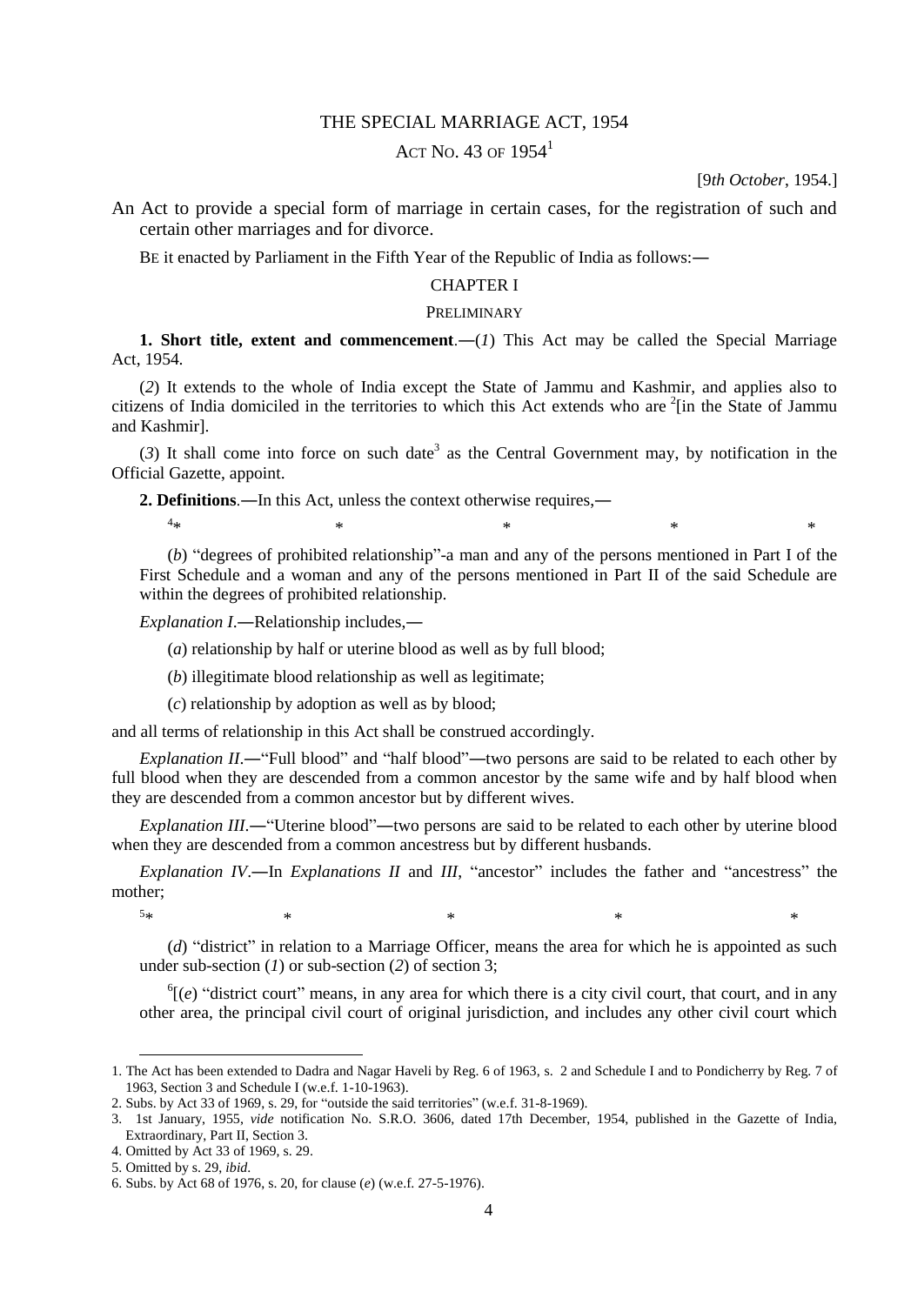may be specified by the State Government by notification in the Official Gazette as having jurisdiction in respect of the matters dealt with in this Act;]

(*f*) "prescribed" means prescribed by rules made under this Act;

 $\Gamma$ <sup>1</sup>[(g) "State Government", in relation to a Union territory, means the administrator thereof.]

**3. Marriage Officers**.―(*1*) For the purposes of this Act, the State Government may, by, notification in the Official Gazette, appoint one or more Marriage Officers for the whole or any part of the State.

 $2^{2}$ [(2) For the purposes of this Act, in its application to citizens of India domiciled in the territories to which this Act extends who are in the State of Jammu and Kashmir, the Central Government may, by notification in the Official Gazette, specify such officers of the Central Government as it may think fit to be the Marriage Officers for the State or any part thereof.]

### CHAPTER II

#### SOLEMNIZATION OF SPECIAL MARRIAGES

**4. Conditions relating to solemnization of special marriages**.―Notwithstanding anything contained in any other law for the time being in force relating to the solemnization of marriages, a marriage between any two persons may be solemnized under this Act, if at the time of the marriage the following conditions are fulfilled, namely:―

(*a*) neither party has a spouse living;

 $3($ *(b)* neither party—

(*i*) is incapable of giving a valid consent to it in consequence of unsoundness of mind; or

(*ii*) though capable of giving a valid consent, has been suffering from mental disorder of such a kind or to such an extent as to be unfit for marriage and the procreation of children; or

(*iii*) has been subject to recurrent attacks of insanity  $4* * *$ ;

(c) the male has completed the age of twenty-one years and the female the age of eighteen years;

 $<sup>5</sup>$ [(*d*) the parties are not within the degrees of prohibited relationship:</sup>

Provided that where a custom governing at least one of the parties permits of a marriage between them, such marriage may be solemnized, notwithstanding that they are within the degrees of prohibited relationship; and]

 $^{6}$ [(*e*) where the marriage is solemnized in the State of Jammu and Kashmir, both parties are citizens of India domiciled in the territories to which this Act extends].

<sup>7</sup>[*Explanation*.—In this section, "custom", in relation to a person belonging to any tribe, community, group or family, means any rule which the State Government may, by notification in the Official Gazette, specify in this behalf as applicable to members of that tribe, community, group or family:

Provided that no such notification shall be issued in relation to the members of any tribe, community, group or family, unless the State Government is satisfied—

(*i*) that such rule has been continuously and uniformly observed for a long time among those members;

(*ii*) that such rule is certain and not unreasonable or opposed to public policy; and

<sup>1.</sup> Subs. by the A.O. (No. 3) Order, 1956 for clause (*g*).

<sup>2.</sup> Subs. by Act 33 of 1969, s. 29, for sub-section (*2*) (w.e.f. 31-8-1969).

<sup>3.</sup> Subs. by Act 68 of 1976, s. 21, for clause (*b*) (w.e.f. 27-5-1976).

<sup>4.</sup> The words "or epilepsy" omitted by Act 39 of 1999, s. 4 (w.e.f. 29-12-1999).

<sup>5.</sup> Subs. by Act 32 of 1963, s. 2, for clause (*d*) (w.e.f. 22-9-1963).

<sup>6.</sup> Subs. by Act 33 of 1969, s. 29, for clause (*e*) (w.e.f. 31-8-1969).

<sup>7.</sup> Ins. by Act 32 of 1963, s. 2 (w.e.f. 22-9-1963).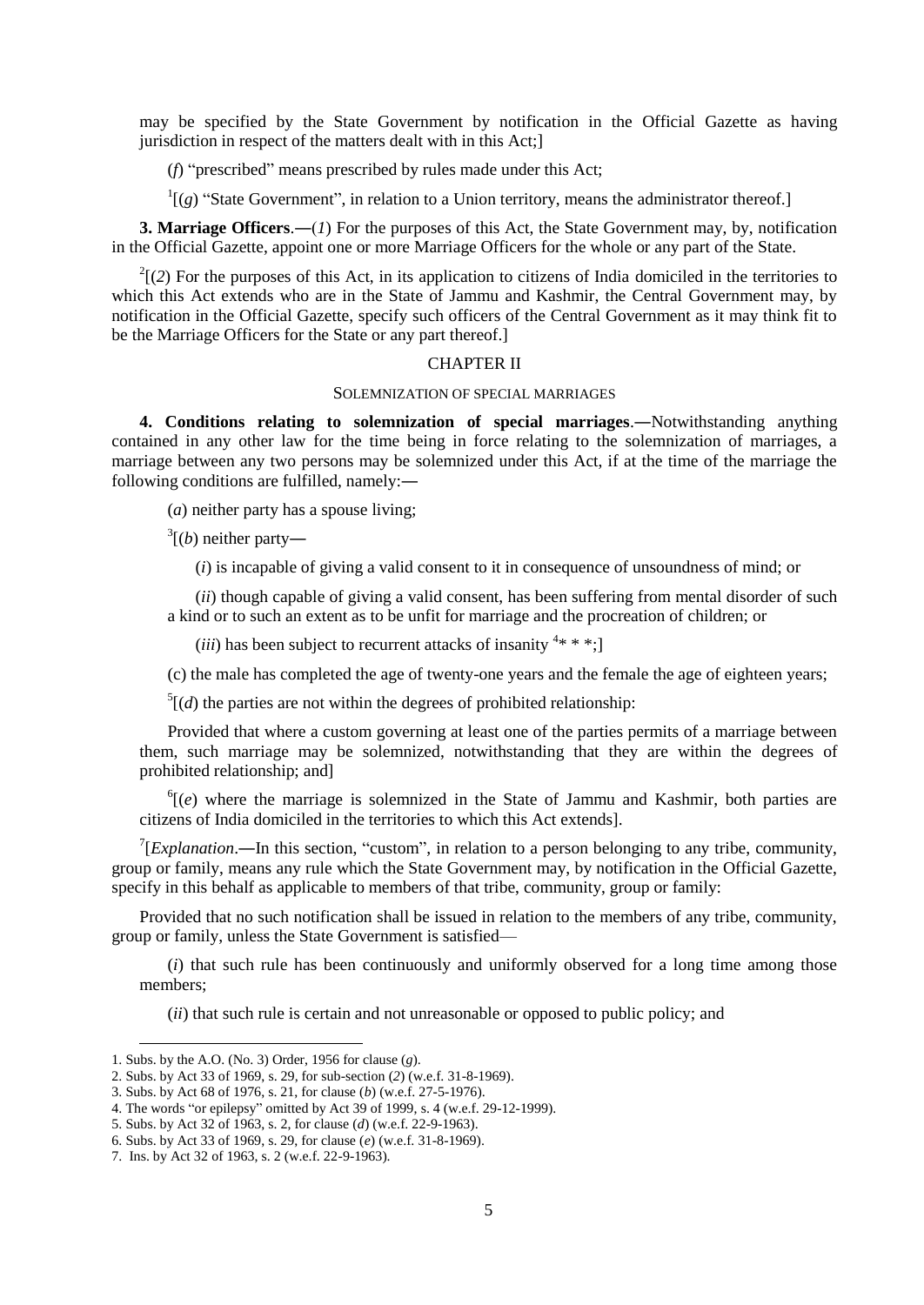(*iii*) that such rule, if applicable only to a family, has not been discontinued by the family.]

**5. Notice of intended marriage**.―When a marriage is intended to be solemnized under this Act, the parties to the marriage shall give notice thereof in writing in the form specified in the Second Schedule to the Marriage Officer of the district in which at least one of the parties to the marriage has resided for a period of not less than thirty days immediately preceding the date on which such notice is given.

**6. Marriage Notice Book and publication**.―(*1*) The Marriage Officer shall keep all notices given under section 5 with the records of his office and shall also forthwith enter a true copy of every such notice in a book prescribed for that purpose, to be called the Marriage Notice Book, and such book shall be open for inspection at all reasonable times, without fee, by any person desirous of inspecting the same.

(*2*) The Marriage Officer shall cause every such notice to be published by affixing a copy thereof to some conspicuous place in his office.

(*3*) Where either of the parties to an intended marriage is not permanently residing within the local limits of the district of the Marriage Officer to whom the notice has been given under section 5, the Marriage Officer shall also cause a copy of such notice to be transmitted to the Marriage Officer of the district within whose limits such party is permanently residing, and that Marriage Officer shall thereupon cause a copy thereof to be affixed to some conspicuous place in his office.

**7. Objection to marriage**.―(*1*) Any person may, before the expiration of thirty days from the date on which any such notice has been published under sub-section (*2*) of section 6, object to the marriage on the ground that it would contravene one or more of the conditions specified in section 4.

(*2*) After the expiration of thirty days from the date on which notice of an intended marriage has been published under sub-section (*2*) of section 6, the marriage may be solemnized, unless it has been previously objected to under sub-section (*1*).

(*3*) The nature of the objection shall be recorded in writing by the Marriage Officer in the Marriage Notice Book, be read over and explained if necessary, to the person making the objection and shall be signed by him or on his behalf.

**8. Procedure on receipt of objection**.―(*1*) If an objection is made under section 7 to an intended marriage, the Marriage Officer shall not solemnize the marriage until he has inquired into the matter of the objection and is satisfied that it ought not to prevent the solemnization of the marriage or the objection is withdrawn by the person making it; but the Marriage Officer shall not take more than thirty days from the date of the objection for the purpose of inquiring into the matter of the objection and arriving at a decision.

(*2*) If the Marriage Officer upholds the objection and refuses to solemnize the marriage, either party to the intended marriage may, within a period of thirty days from the date of such refusal, prefer an appeal to the district court within the local limits of whose jurisdiction the Marriage Officer has his office, and the decision of the district court on such appeal shall be final, and the Marriage Officer shall act in conformity with the decision of the court.

**9. Powers of Marriage Officers in respect of inquiries**.―(*1*) For the purpose of any inquiry under section 8, the Marriage Officer shall have all the powers vested in a civil court under the Code of Civil Procedure, 1908 (5 of 1908), when trying a suit in respect of the following matters, namely:―

(*a*) summoning and enforcing the attendance of witnesses and examining them on oath;

- (*b*) discovery and inspection;
- (*c*) compelling the production of documents;
- (*d*) reception of evidence of affidavits; and
- (*e*) issuing commissions for the examination of witnesses;

and any proceeding before the Marriage Officer shall be deemed to be a judicial proceeding within the meaning of section 193 of the Indian Penal Code (45 of 1860).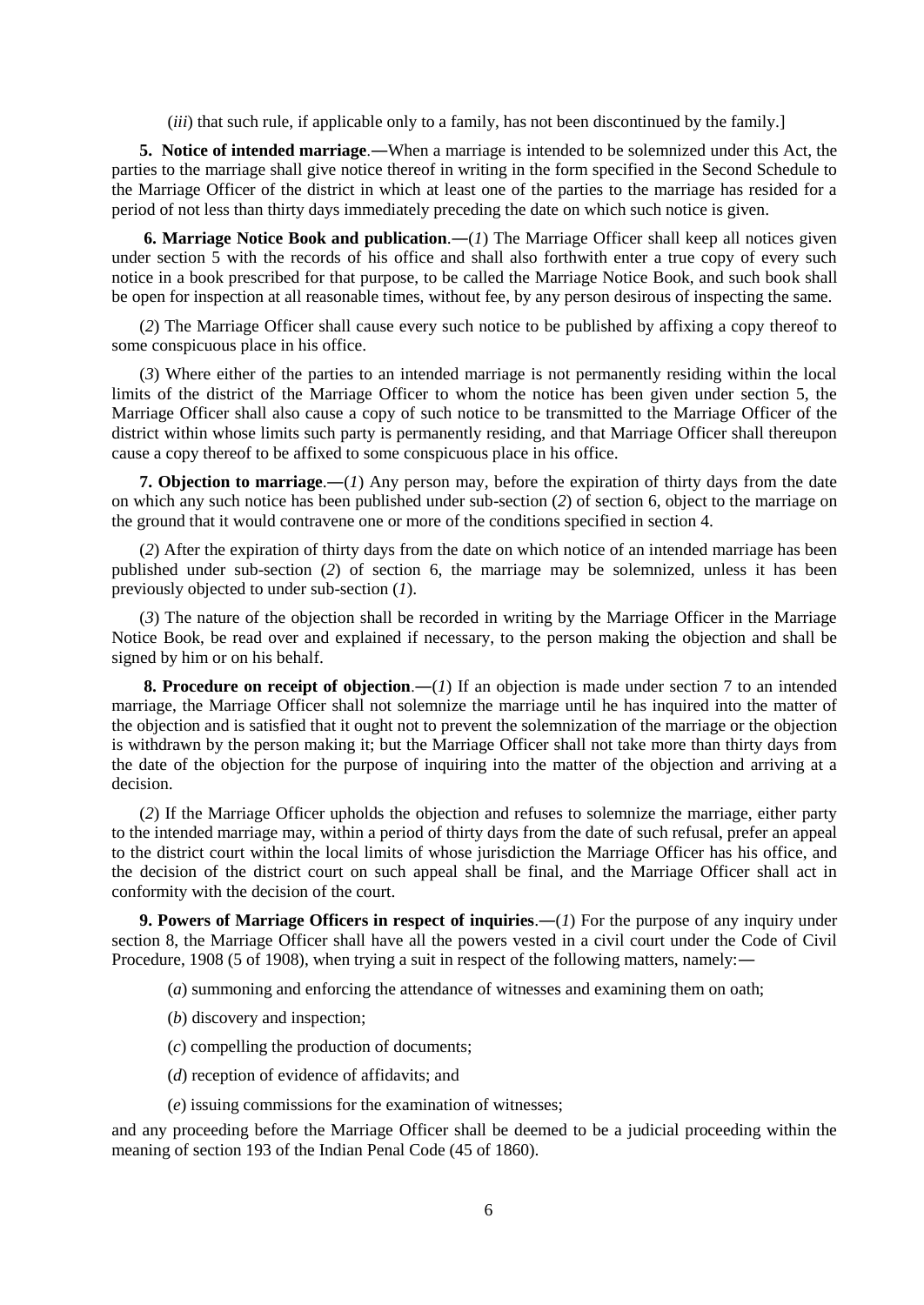*Explanation*.―For the purpose of enforcing the attendance of any person to give evidence, the local limits of the jurisdiction of the Marriage Officer shall be the local limits of his district.

(*2*) If it appears to the Marriage Officer that the objection made to an intended marriage is not reasonable and has not been made in good faith he may impose on the person objecting costs by way of compensation not exceeding one thousand rupees and award the whole or any part thereof, to the parties to the intended marriage, and any order for costs so made may be executed in the same manner as a decree passed by the district court within the local limits of whose jurisdiction the Marriage Officer has his office.

**10. Procedure on receipt of objection by Marriage Officer abroad**.―Where an objection is made under section 7 to a Marriage Officer <sup>1</sup>[in the State of Jammu and Kashmir in respect of an intended marriage in the State], and the Marriage Officer, after making such inquiry into the matter as he thinks fit, entertains a doubt in respect thereof, he shall not solemnize the marriage but shall transmit the record with such statement respecting the matter as he thinks fit to the Central Government, and the Central Government, after making such inquiry into the matter and after obtaining such advice as it thinks fit, shall give its decision thereon in writing to the Marriage Officer who shall act in conformity with the decision of the Central Government.

**11. Declaration by parties and witnesses.**—Before the marriage is solemnized the parties and three witnesses shall, in the presence of the Marriage Officer, sign a declaration in the form specified in the Third Schedule to this Act, and the declaration shall be countersigned by the Marriage Officer.

**12. Place and form of solemnization**.―(*1*) The marriage may be solemnized at the office of the Marriage Officer, or at such other place within a reasonable distance therefrom as the parties may desire, and upon such conditions and the payment of such additional fees as may be prescribed.

(*2*) The marriage may be solemnized in any form which the parties may choose to adopt:

Provided that it shall not be complete and binding on the parties unless each party says to the other in the presence of the Marriage Officer and the three witnesses and in any language understood by the parties,―"I, (A), take the (B), to be my lawful wife (or husband)".

**13. Certificate of marriage.**—(*1*) When the marriage has been solemnized, the Marriage Officer shall enter a certificate thereof in the form specified in the Fourth Schedule in a book to be kept by him for that purpose and to be called the Marriage Certificate Book and such certificate shall be signed by the parties to the marriage and the three witnesses.

(*2*) On a certificate being entered in the Marriage Certificate Book by the Marriage Officer, the Certificate shall be deemed to be conclusive evidence of the fact that a marriage under this Act has been solemnized and that all formalities respecting the signatures of witnesses have been complied with.

**14. New notice when marriage not solemnized within three months**.―Whenever a marriage is not solemnized within three calendar months from the date on which notice thereof has been given to the Marriage Officer as required by section 5, or where an appeal has been filed under sub-section (*2*) of section 8, within three months from the date of the decision of the district court on such appeal or, where the record of a case has been transmitted to the Central Government under section 10, within three months from the date of decision of the Central Government, the notice and all other proceedings arising therefrom shall be deemed to have lapsed, and no Marriage Officer shall solemnize the marriage until a new notice has been given in the manner laid down in this Act.

### CHAPTER III

#### REGISTRATION OF MARRIAGES CELEBRATED IN OTHER FORMS

**15. Registration of marriages celebrated in other forms**.―Any marriage celebrated, whether before or after the commencement of this Act, other than a marriage solemnized under the Special

-

<sup>1.</sup> Subs. by Act 33 of 1969, s. 29, for "outside the territories to which this Act extends in respect of an intended marriage outside the said territories" (w.e.f. 31-8-1969).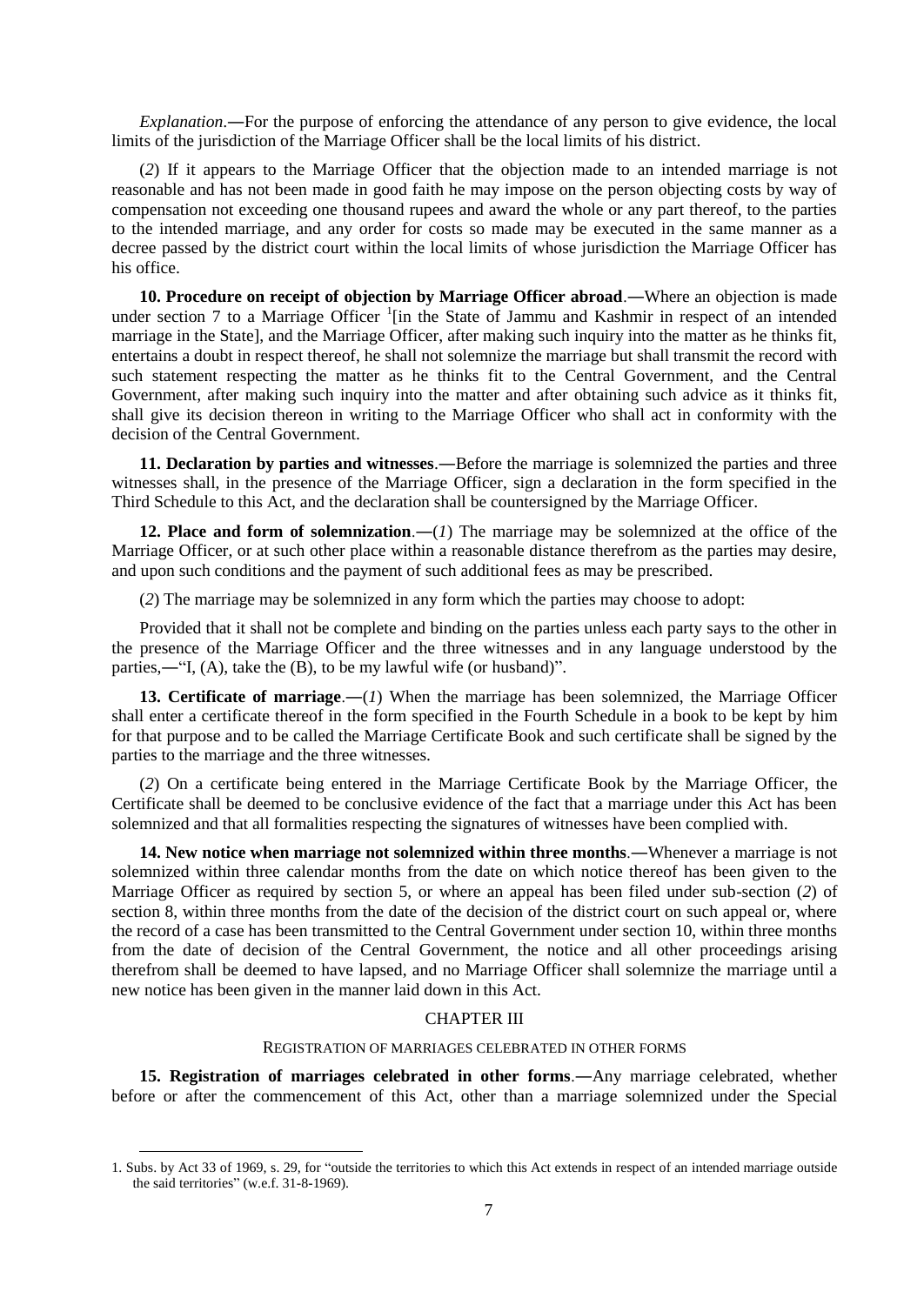Marriage Act, 1872 (3 of 1872), or under this Act, may be registered under this Chapter by a Marriage Officer in the territories to which this Act extends if the following conditions are fulfilled, namely:―

(*a*) a ceremony of marriage has been performed between the parties and they have .been living together as husband and wife ever since;

(*b*) neither party has at the time of registration more than one spouse living;

(*c*) neither party is an idiot or a lunatic at the time of registration;

(*d*) the parties have completed the age of twenty-one years at the time of registration;

(*e*) the parties are not within the degrees of prohibited relationship:

Provided that in the case of a marriage celebrated before the commencement of this Act, this condition shall be subject to any law, custom or usage having the force of law governing each of them which permits of a marriage between the two; and

(*f*) the parties have been residing within the district of the Marriage Officer for a period of not less than thirty days immediately preceding the date on which the application is made to him for registration of the marriage.

**16. Procedure for registration**.―Upon receipt of an application signed by both the parties to the marriage for the registration of their marriage under this Chapter the Marriage Officer shall give public notice thereof in such manner as may be prescribed and after allowing a period of thirty days for objections and after hearing any objection received within that period, shall, if satisfied that all the conditions mentioned in section 15 are fulfilled, enter a certificate of the marriage in the Marriage Certificate Book in the form specified in the Fifth Schedule, and such certificate shall be signed by the parties to the marriage and by three witnesses.

17. **Appeals from orders under section 16.**—Any person aggrieved by any order of a Marriage Officer refusing to register a marriage under this Chapter may, within thirty days from the date of the order, appeal against that order to the district court within the local limits of whose jurisdiction the Marriage Officer has his office, and the decision of the district court on such appeal shall be final, and the Marriage Officer to whom the application was made shall act in conformity with such decision.

**18. Effect of registration of marriage under this Chapter**.―Subject to the provisions contained in sub-section (*2*) of section 24, where a certificate of marriage has been finally entered in the Marriage Certificate Book under this Chapter, the marriage shall, as from the date of such entry, be deemed to be a marriage solemnized under this Act, and all children born after the date of the ceremony of marriage (whose names shall also be entered in the Marriage Certificate Book) shall in all respects be deemed to be and always to have been the legitimate children of their parents:

Provided that nothing contained in this section shall be construed as conferring upon any such children any rights in or to the property of any person other than their parents in any case where, but for the passing of this Act, such children would have been incapable of possessing or acquiring any such rights by reason of their not being the legitimate children of their parents.

#### CHAPTER IV

#### CONSEQUENCES OF MARRIAGE UNDER THIS ACT

**19. Effect of marriage on member of undivided family**.―The marriage solemnized under this Act of any member of an undivided family who professes the Hindu, Buddhist, Sikh or Jaina religions shall be deemed to effect his severance from such family.

**20. Rights and disabilities not affected by Act**.―Subject to the provisions of section 19, any person whose marriage is solemnized under this Act shall have the same rights and shall be subject to the same disabilities in regard to the right of succession to any property as a person to whom the Caste Disabilities Removal Act, 1850 (21 of 1850), applies.

**21. Succession to property of parties married under Act**.―Notwithstanding any restrictions contained in the Indian Succession Act, 1925 (39 of 1925), with respect to its application to members of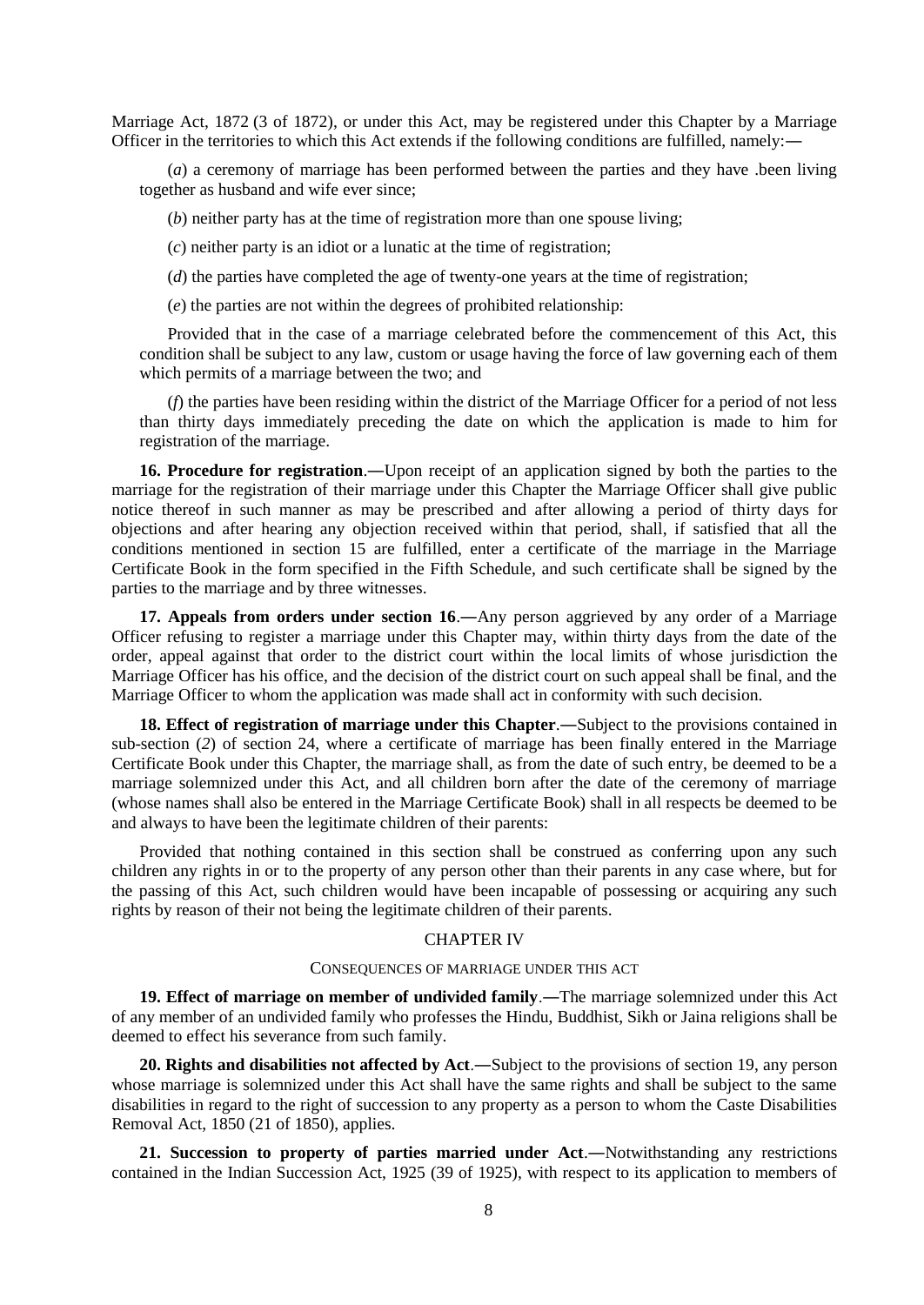certain communities, succession to the property or any person whose marriage is solemnized under this Act and to the property of the issue of such marriage shall be regulated by the provisions of the said Act and for the purposes of this Act shall have effect as if Chapter III of Part V (Special Rules for Parsi Intestates) had been omitted therefrom.

**1 [21A. Special provision in certain cases**.―Where the marriage is solemnized under this Act of any person who professes the Hindu, Buddhist, Sikh or Jaina religion with a person who professes the Hindu, Buddhist, Sikh or Jaina religion, section 19 and section 21 shall not apply and so much of section 20 as creates a disability shall also not apply.]

#### CHAPTER V

#### RESTITUTION OF CONJUGAL RIGHTS AND JUDICIAL SEPARATION

**22. Restitution of conjugal rights**.―When either the husband or the wife has, without reasonable excuse, withdrawn from the society of the other, the aggrieved party may apply by petition to the district court for restitution of conjugal rights, and the court, on being satisfied of the truth of the statements made in such petition, and that there is no legal ground why the application should not be granted, may decree restitution of conjugal rights accordingly.

<sup>2</sup>[*Explanation*.—Where a question arises whether there has been reasonable excuse for withdrawal from the society, the burden of providing reasonable excuse shall be on the person who has withdrawn from the society.]

**23. Judicial separation**.―(*1*) A petition for judicial separation may be presented to the district court either by the husband or the wife,―

(*a*) on any of the grounds specified  ${}^{3}$ [in sub-section (*1*)  ${}^{4}$ [and sub-section (*1A*)] of section 27] on which a petition for divorce might have been presented; or

(*b*) on the ground of failure to comply with a decree for restitution of conjugal rights;

and the court, on being satisfied of the truth of the statements made in such petition, and that there is no legal ground why the application should not be granted, may decree judicial separation accordingly.

(*2*) Where the court grants a decree for judicial separation, it shall be no longer obligatory for the petitioner to cohabit with the respondent, but the court may, on the application by petition of either party and on being satisfied of the truth of the statements made in such petition, rescind the decree if it considers it just and reasonable to do so.

### CHAPTER VI

#### NULLITY OF MARRIAGE AND DIVORCE

**24. Void marriages.**—(*1*) Any marriage solemnized under this Act shall be null and void  $\frac{5}{2}$  [and may, on a petition presented by either party thereto against the other party, be so declared] by a decree of nullity if―

(*i*) any of the conditions specified in clauses (*a*), (*b*), (*c*) and (*d*) of section 4 has not been fulfilled; or

(*ii*) the respondent was impotent at the time of the marriage and at the time of the institution of the suit.

(*2*) Nothing contained in this section shall apply to any marriage deemed to be solemnized under this Act within the meaning of section 18, but the registration of any such marriage under Chapter III may be declared to be of no effect if the registration was in contravention of any of the conditions specified in clauses (*a*) to (*e*) of section 15:

-

<sup>1.</sup> Ins. by Act 68 of 1976, s. 22 (w.e.f. 27-5-1976).

<sup>2.</sup> Added by s. 23, *ibid*.

<sup>3.</sup> Subs. by Act 29 of 1970, s. 2, for certain words (w.e.f. 12-8-1970).

<sup>4.</sup> Ins. by Act 68 of 1976, s. 24 (w.e.f. 27-5-1976).

<sup>5.</sup> Subs. by s. 25, *ibid*., for "and may be so declared" (w.e.f. 27-5-1976).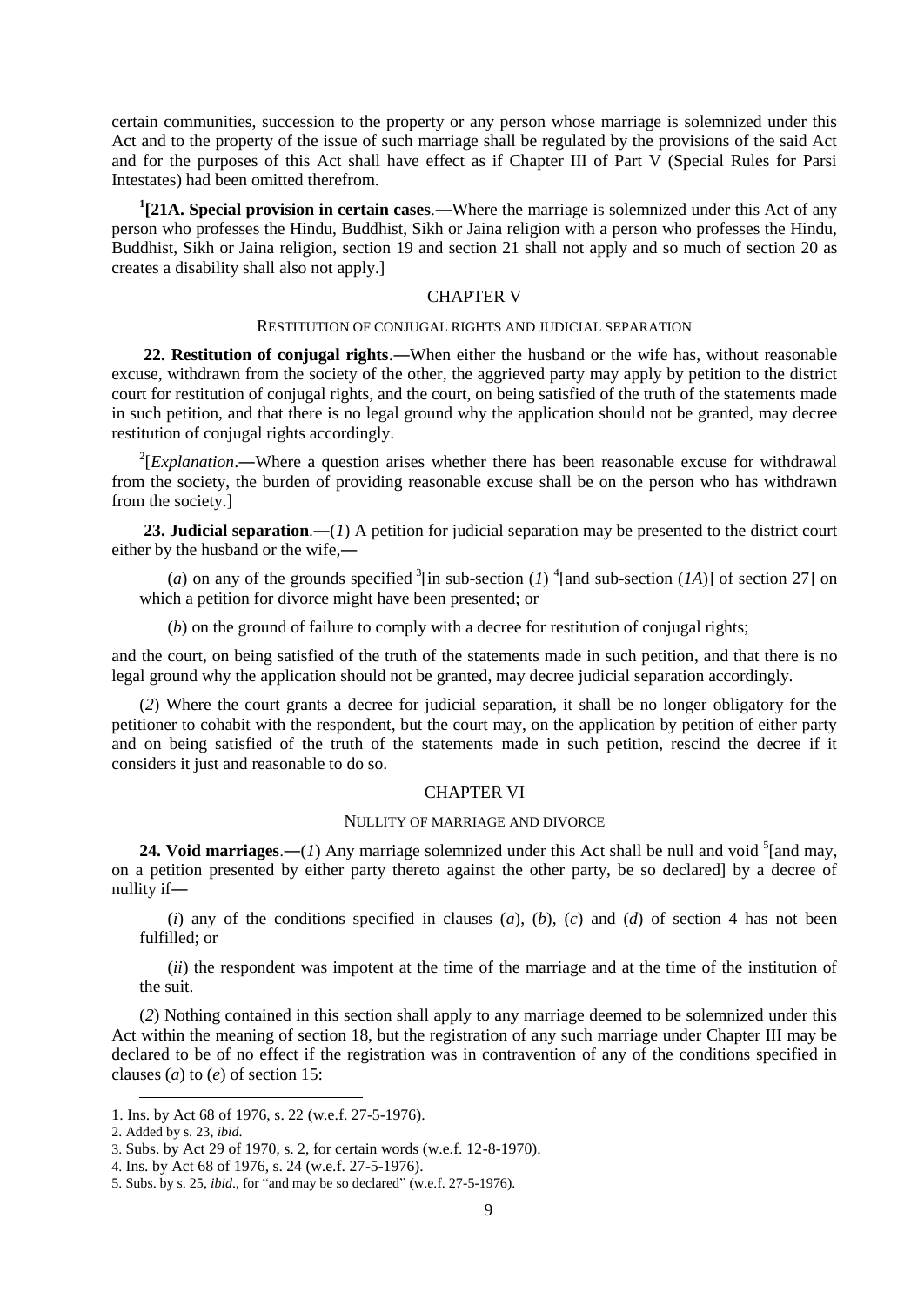Provided that no such declaration shall be made in any case where an appeal has been preferred under section 17 and the decision of the district court has become final.

**25. Voidable marriages**.―Any marriage solemnized under this Act shall be voidable and may be annulled by a decree of nullity if,―

(*i*) the marriage has not been consummated owing to the wilful refusal of the respondent to consummate the marriage; or

(*ii*) the respondent was at the time of the marriage pregnant by some person other than the petitioner; or

(*iii*) the consent of either party to the marriage was obtained by coercion or fraud, as defined in the Indian Contract Act, 1872 (9 of 1872):

Provided that, in the case specified in clause (*ii*), the court shall not grant a decree unless it is satisfied,―

(*a*) that the petitioner was at the time of the marriage ignorant of the facts alleged;

(*b*) that proceedings were instituted within a year from the date of the marriage; and

(*c*) that marital intercourse with the consent of the petitioner has not taken place since the discovery by the petitioner of the existence of the grounds for a decree:

Provided further that in the case specified in clause (*iii*), the court shall not grant a decree if,―

(*a*) proceedings have not been instituted within one year after the coercion had ceased or, as the case may be, the fraud had been discovered; or

(*b*) the petitioner has with his or her free consent lived with the other party to the marriage as husband and wife after the coercion had ceased or, as the case may be, the fraud had been discovered.

**1 [26. Legitimacy of children of void and voidable marriages.―**(*1*) Notwithstanding that a marriage is null and void under section 24, any child of such marriage who would have been legitimate if the marriage had been valid, shall be legitimate, whether such child is born before or after the commencement of the Marriage Laws (Amendment) Act, 1976 (68 of 1976), and whether or not a decree of nullity is granted in respect of that marriage under this Act and whether or not the marriage is held to be void otherwise than on a petition under this Act.

(*2*) Where a decree of nullity is granted in respect of a voidable marriage under section 25, any child begotten or conceived before the decree is made, who would have been the legitimate child of the parties to the marriage if at the date of the decree it has been dissolved instead of being annulled, shall be deemed to be their legitimate child notwithstanding the decree of nullity.

(*3*) Nothing contained in sub-section (*1*) or sub-section (*2*) shall be construed as conferring upon any child of a marriage which is null and void or which is annulled by a decree of nullity under section 25, any rights in or to the property of any person, other than the parents, in any case where, but for the passing of this Act, such child would have been incapable of possessing or acquiring any such rights by reason of not his being the legitimate child of his parents.]

**27. Divorce.**— $^{2}$ [(*1*)] Subject to the provisions of this Act and to the rules made thereunder, a petition for divorce may be presented to the district court either by the husband or the wife on the ground that the respondent―

 $3\vert(a)$  has, after the solemnization of the marriage, had voluntary sexual intercourse with any person other than his or her spouse; or

(*b*) has deserted the petitioner for a continuous period of not less than two years immediately preceding the presentation of the petition; or]

<sup>1.</sup> Subs. by Act 68 of 1976, s. 26, for section 26 (w.e.f. 27-5-1976).

<sup>2.</sup> Section 27 renumbered as sub-section (*1*) thereof by Act 29 of 1970, s. 3 (w.e.f. 12-8-1970).

<sup>3.</sup> Subs. by Act 68 of 1976, s. 27, for clauses (*a*) and (*b*).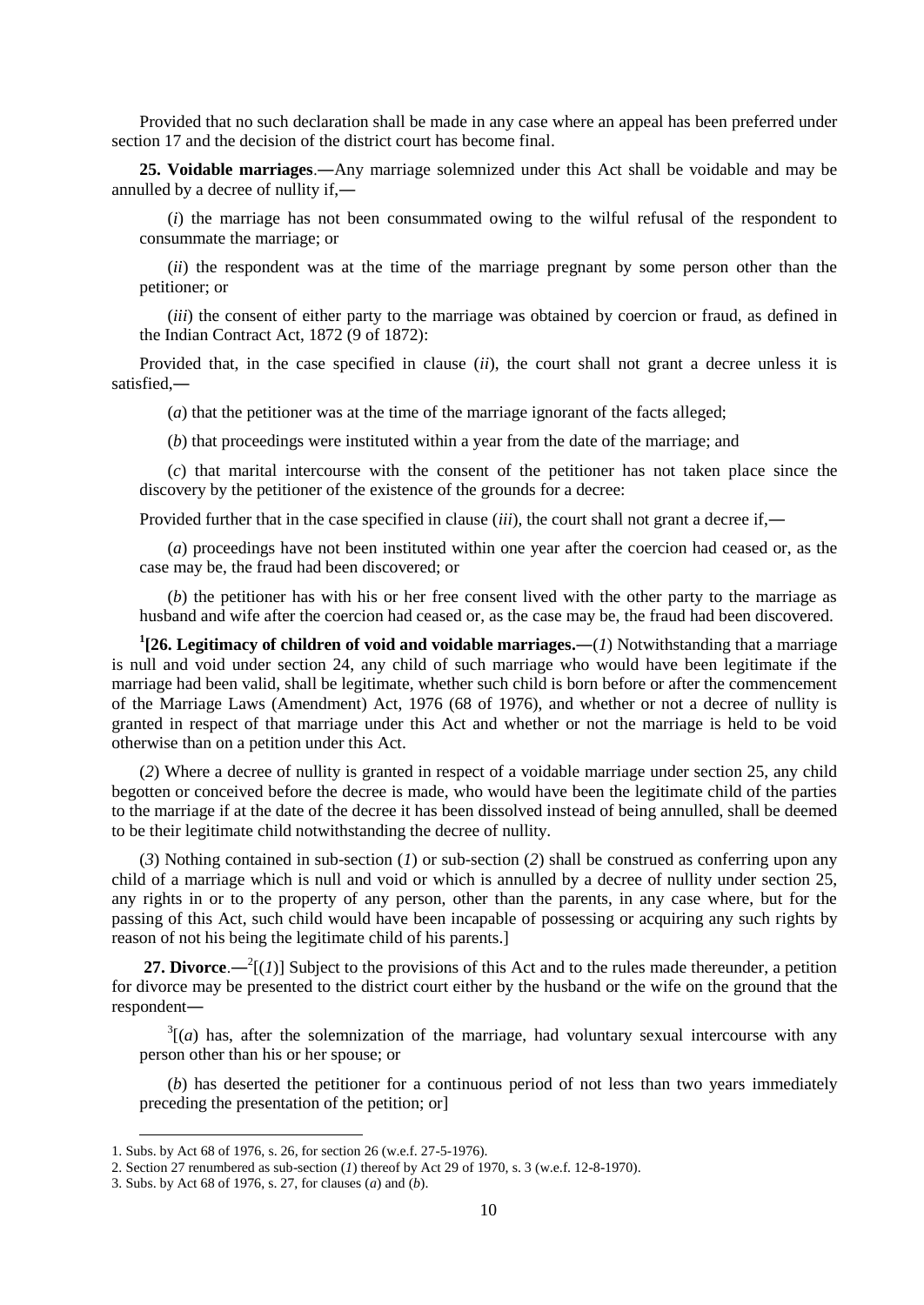(*c*) is undergoing a sentence of imprisonment for seven years or more for an offence as defined in the Indian Penal Code (45 of 1860);

 $1_{\ast}$ 

 $*$  \*  $*$  \*  $*$  \*  $*$ 

(*d*) has since the solemnization of the marriage treated the petitioner with cruelty; or

 $2^2$ [(*e*) has been incurably of unsound mind, or has been suffering continuously or intermittently from mental disorder of such a kind and to such an extent that the petitioner cannot reasonably be expected to live with the respondent.

*Explanation*.―In this clause,―

(*a*) the expression "mental disorder" means mental illness, arrested or incomplete development of mind, psychopathic disorder or any other disorder or disability of mind and includes schizophrenia;

(*b*) the expression "psychopathic disorder" means a persistent disorder or disability of mind (whether or not including sub-normality of intelligence) which results in abnormally aggressive or seriously irresponsible conduct on the part of the respondent, and whether or not it requires or is susceptible to medical treatment; or

(*f*) has been suffering from venereal disease in a communicable form; or]

 $3*$  $*$  \*  $*$  \*  $*$  \*  $*$ 

(*h*) has not been heard of as being alive for a period of seven years or more by those persons who would naturally have heard of the respondent if the respondent had been alive;  $4* * *$ 

 ${}^{5}$ [*Explanation*.—In this sub-section, the expression "desertion" means desertion of the petitioner by the other party to the marriage without reasonable cause and without the consent or against the wish of such party, and includes the wilful neglect of the petitioner by the other party to the marriage, and its grammatical variations and cognate expressions shall be construed accordingly;]

 $6*$  $*$   $*$   $*$   $*$   $*$   $*$   $*$  $7*$  $*$   $*$   $*$   $*$   $*$   $*$   $*$ 

 $^{8}$ [(*1A*) A wife may also present a petition for divorce to the district court on the ground,—

(*i*) that her husband has, since the solemnization of the marriage, been guilty of rape, sodomy or bestiality;

(*ii*) that in a suit under section 18 of the Hindu Adoptions and Maintenance Act, 1956 (78 of 1956), or in a proceeding under section 125 of the Code of Criminal Procedure, 1973 (2 of 1974) (or under the corresponding section 488 of the Code of Criminal Procedure, 1898) (5 of 1898), a decree or order, as the case may be, has been passed against the husband awarding maintenance to the wife notwithstanding that she was living apart and that since the passing of such decree or order, cohabitation between the parties has not been resumed for one year or upwards.]

<sup>1.</sup> The Proviso omitted by Act 68 of 1976, s. 27 (w.e.f. 27-5-1976).

<sup>2.</sup> Subs. by s. 27, *ibid*., for clauses (*e*) and (*f*) (w.e.f. 27-5-1976).

<sup>3.</sup> Clause (*g*) omitted by Act 6 of 2019, s. 4 (w.e.f. 1-3-2019).

<sup>4.</sup> The word "or" omitted by Act 29 of 1970, s. 3 (w.e.f. 12-8-1970).

<sup>5.</sup> Ins. by Act 68 of 1976, s. 27 (w.e.f. 27-5-1976).

<sup>6.</sup> The words "and by the wife on the ground that her husband has, since the solemnization of the marriage, been guilty of rape, sodomy or bestiality" omitted by s. 27, *ibid*. (w.e.f. 27-5-1976).

<sup>7.</sup> Omitted by Act 29 of 1970), s. 3 (w.e.f. 12-8-1970).

<sup>8.</sup> Ins. by Act 68 of 1976, s. 27 (w.e.f. 27-5-1976).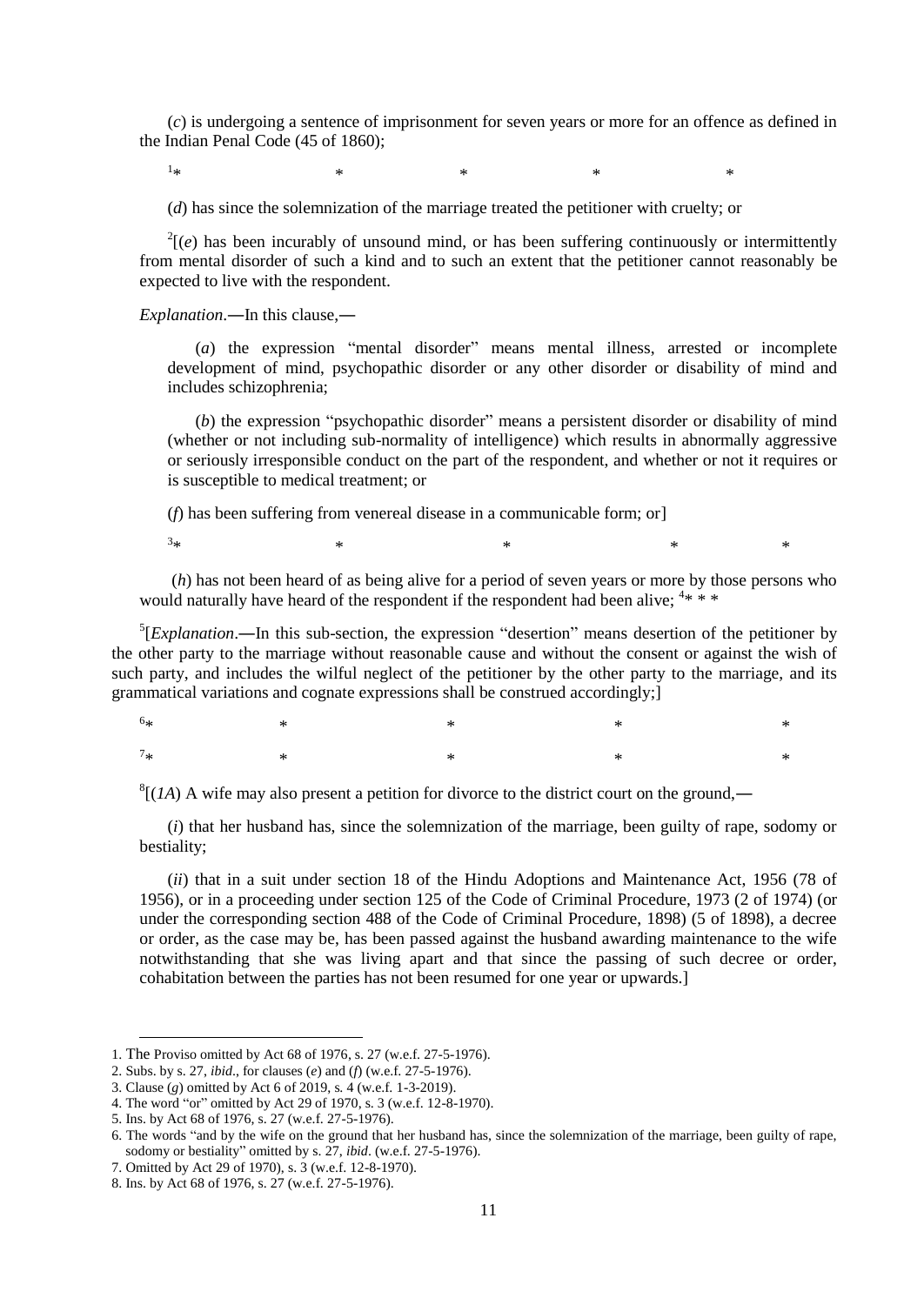$<sup>1</sup>$ [(2) Subject to the provisions of this Act and to the rules made thereunder, either party to a marriage,</sup> whether solemnized before or after the commencement of the Special Marriage (Amendment) Act, 1970 (29 of 1970), may present a petition for divorce to the district court on the ground―

(*i*) that there has been no resumption of cohabitation as between the parties to the marriage for a period of one year or upwards after the passing of a decree for judicial separation in a proceeding to which they were parties; or

(*ii*) that there has been no restitution of conjugal rights as between the parties to the marriage for a period of one year or upwards after the passing of a decree for restitution of conjugal rights in a proceeding to which they were parties.]

2 [**27A. Alternative relief in divorce proceedings.―**In any proceeding under this Act, on a petition for dissolution of marriage by a decree of divorce, except insofar as the petition is founded on the ground mentioned in clause  $(h)$  of sub-section  $(1)$  of section 27, the court may, if it considers it just so to do having regard to the circumstances of the case, pass instead a decree for judicial separation.

**28. Divorce by mutual consent.**—(*1*) Subject to the provisions of this Act and to the rules made thereunder, a petition for divorce may be presented to the district court by both the parties together on the ground that they have been living separately for a period of one year or more, that they have not been able to live together and that they have mutually agreed that the marriage should be dissolved.

(*2*) 3 [On the motion of both the parties made not earlier than six months after the date of the presentation of the petition referred to in sub-section (*1*) and not later than eighteen months] after the said date, if the petition is not withdrawn in the meantime, the district court shall, on being satisfied, after hearing the parties and after making such inquiry as it thinks fit, that a marriage has been solemnized under this Act, and that the averments in the petition are true, pass a decree declaring the marriage to be dissolved with effect from the date of the decree.

**29. Restriction on petitions for divorce during first one year after marriage**.―(*1*) No petition for divorce shall be presented to the district court <sup>4</sup>[unless at the date of the presentation of the petition one year has passed] since the date of entering the certificate of marriage in the Marriage Certificate Book:

Provided that the district court may, upon application being made to it, allow a petition to be presented <sup>5</sup>[before one year has passed] on the ground that the case is one of exceptional hardship suffered by the petitioner or of exceptional depravity on the part of the respondent, but if it appears to the district court at the hearing of the petition that the petitioner obtained leave to present the petition by any misrepresentation or concealment of the nature of the case, the district court may, if it pronounces a decree, do so subject to the condition that the decree shall not have effect until after the <sup>6</sup>[expiry of one year] from the date of the marriage or may dismiss the petition, without prejudice to any petition, which may be brought after the  $7$ [expiration of the said one year] upon the same, or substantially the same, facts as those proved in support of the petition so dismissed.

(*2*) In disposing of any application under this section for leave to present a petition for divorce before the <sup>8</sup>[expiration of one year] from the date of the marriage, the district court shall have regard to the interests of any children of the marriage, and to the question whether there is a reasonable probability of a reconciliation between the parties before the expiration of the  $\textdegree$ [said one year].

**30. Remarriage of divorced persons**.―Where a marriage has been dissolved by a decree of divorce, and either there is no right of appeal against the decree or if there is such a right of appeal, the time for

-

5. Subs. by s. 30, *ibid*., for "before three years have passed" (w.e.f. 27-5-1976).

<sup>1.</sup> Ins. by Act 29 of 1970, s. 3 (w.e.f. 12-8-1970).

<sup>2.</sup> Ins. by Act 68 of 1976, s. 28 (w.e.f. 27-5-1976).

<sup>3.</sup> Subs. by s. 29, *ibid*., for "On the motion of both the parties made not earlier than one year after the date of the presentation of the petition referred to in sub-section (*1*) and not later than two years" (w.e.f. 27-5-1976).

<sup>4.</sup> Subs. by s. 30, *ibid*., for "unless at the date of the presentation of the petition three years have passed" (w.e.f. 27-5-1976).

<sup>6.</sup> Subs. by s. 30, *ibid.,* for "expiry of three years" (w.e.f. 27-5-1976).

<sup>7.</sup> Subs. by s. 30, *ibid*., for "expiration of the said three years" (w.e.f. 27-5-1976).

<sup>8.</sup> Subs. by s. 30, *ibid.*,for "expiration of the three years" (w.e.f. 27-5-1976).

<sup>9.</sup> Subs. by s. 30, *ibid*., for "said three years" (w.e.f. 27-5-1976).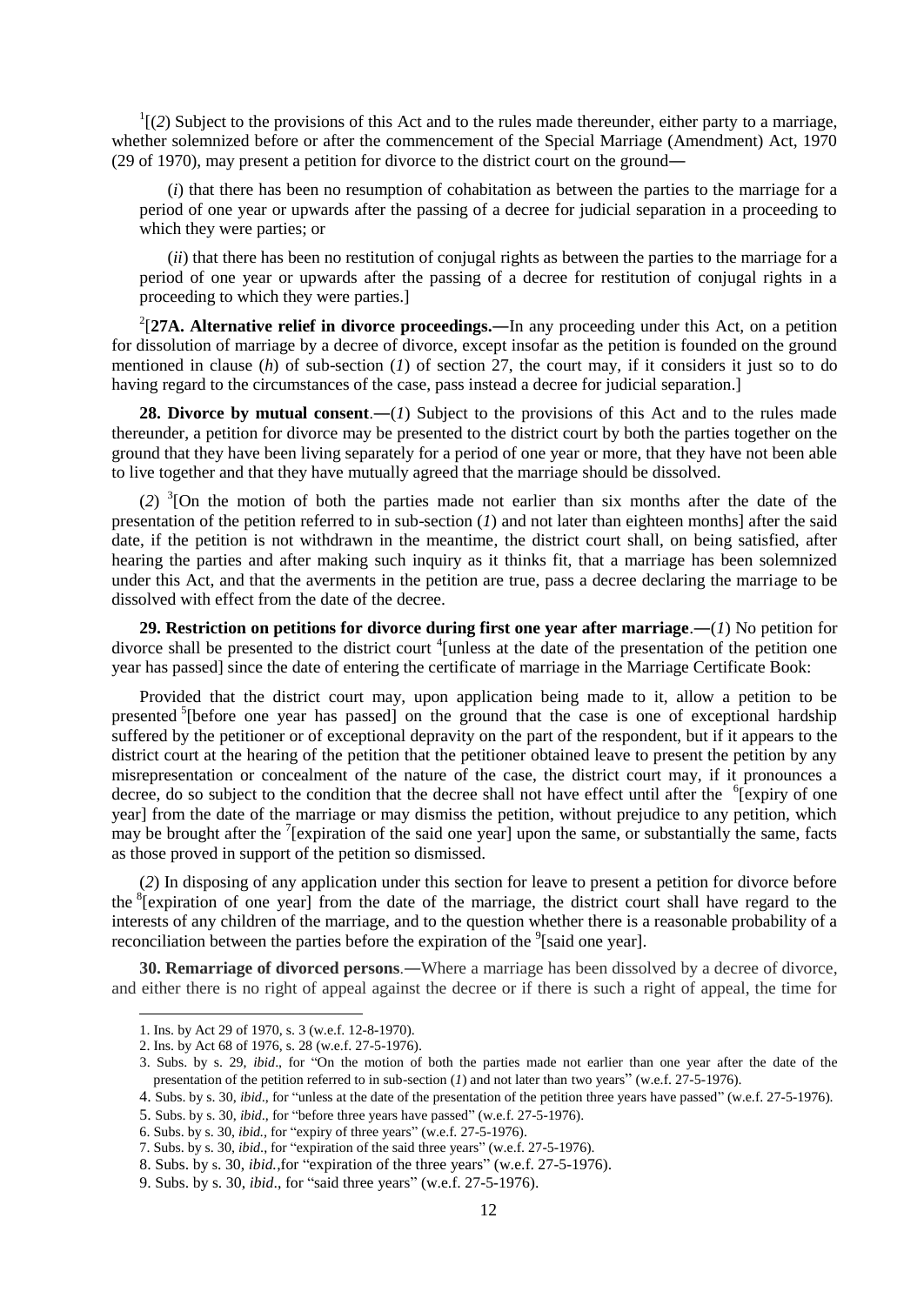appealing has expired without an appeal having been presented, or an appeal has been presented but has been dismissed  $1^*$  \* \* either party to the marriage may marry again.

### CHAPTER VII

#### JURISDICTION AND PROCEDURE

**31. Court to which petition should be made.**  $-{}^{2}$ [(*1*) Every petition under Chapter V or Chapter VI shall be presented to the district court within the local limits of whose original civil jurisdiction--

(*i*) the marriage was solemnized; or

(*ii*) the respondent, at the time of the presentation of the petition resides; or

(*iii*) the parties to the marriage last resided together; or

 $3$ [(*iiia*) in case the wife is the petitioner, where she is residing on the date of presentation of the petition; or]

(*iv*) the petitioner is residing at the time of the presentation of the petition, in a case where the respondent is at that time residing outside the territories to which this Act extends, or has not been heard of as being alive for a period of seven years by those who would naturally have heard of him if he were alive.]

(*2*) Without prejudice to any jurisdiction exercisable by the court under sub-section (*1*), the district court may, by virtue of this sub-section, entertain a petition by a wife domiciled in the territories to which this Act extends for nullity of marriage or for divorce if she is resident in the said territories and has been ordinarily resident therein for a period of three years immediately preceding the presentation of the petition and the husband is not resident in the said territories.

**32. Contents and verification of petitions**.―(*1*) Every petition under Chapter V or Chapter VI shall state, as distinctly as the nature of the case permits the facts on which the claim to relief is founded, and shall also state that there is no collusion between, the petitioner and the other party to the marriage.

(*2*) The statements contained in every such petition shall be verified by the petitioner or some other competent person in the manner required by law for the verification of plaints, and may, at the hearing, be referred to as evidence.

 $^{4}$ [33. Proceedings to be *in camera* and may not be printed or published.—(*1*) Every proceeding under this Act shall be conducted *in camera* and it shall not be lawful for any person to print or publish any matter in relation to any such proceeding except a judgment of the High Court or of the Supreme Court printed or published with the previous permission of the Court.

(*2*) If any person prints or publishes any matter in contravention of the provisions contained in sub-section  $(I)$ , he shall be punishable with fine which may extend to one thousand rupees.]

**34. Duty of court in passing decrees.**—(*1*) In any proceeding under Chapter V or Chapter VI, whether defended or not, if the court is satisfied that,—

(*a*) any of the grounds for granting relief exists; and

(*b*) <sup>5</sup>[where the petition is founded on the ground specified in clause (*a*) of sub-section (*1*) of section 27, the petitioner has not in any manner been accessory to or connived at or condoned the act of sexual intercourse referred to therein], or, where the ground of the petition is cruelty,

the petitioner has not in any manner condoned the cruelty; and

(*c*) when divorce is sought on the ground of mutual consent, such consent has not been obtained by force, fraud or undue influence; and

<sup>1.</sup> The words "and one year has elapsed thereafter but not sooner" omitted by Act 68 of 1976, s. 31, (w.e.f. 27-5-1976).

<sup>2.</sup> Subs. by s. 32, *ibid.*, for sub-section (*1*) (w.e.f. 27-5-1976).

<sup>3.</sup> Ins. by Act 50 of 2003, s. 2 (w.e.f. 23-12-2003).

<sup>4.</sup> Subs. by Act 68 of 1976, s. 33, for section 33 (w.e.f. 27-5-1976).

<sup>5.</sup> Subs. by s. 34, *ibid*. for "where the ground of the petition is adultery, the petitioner has not in any manner been accessory to or connived at or condoned the adultery" (w.e.f. 27-5-1976).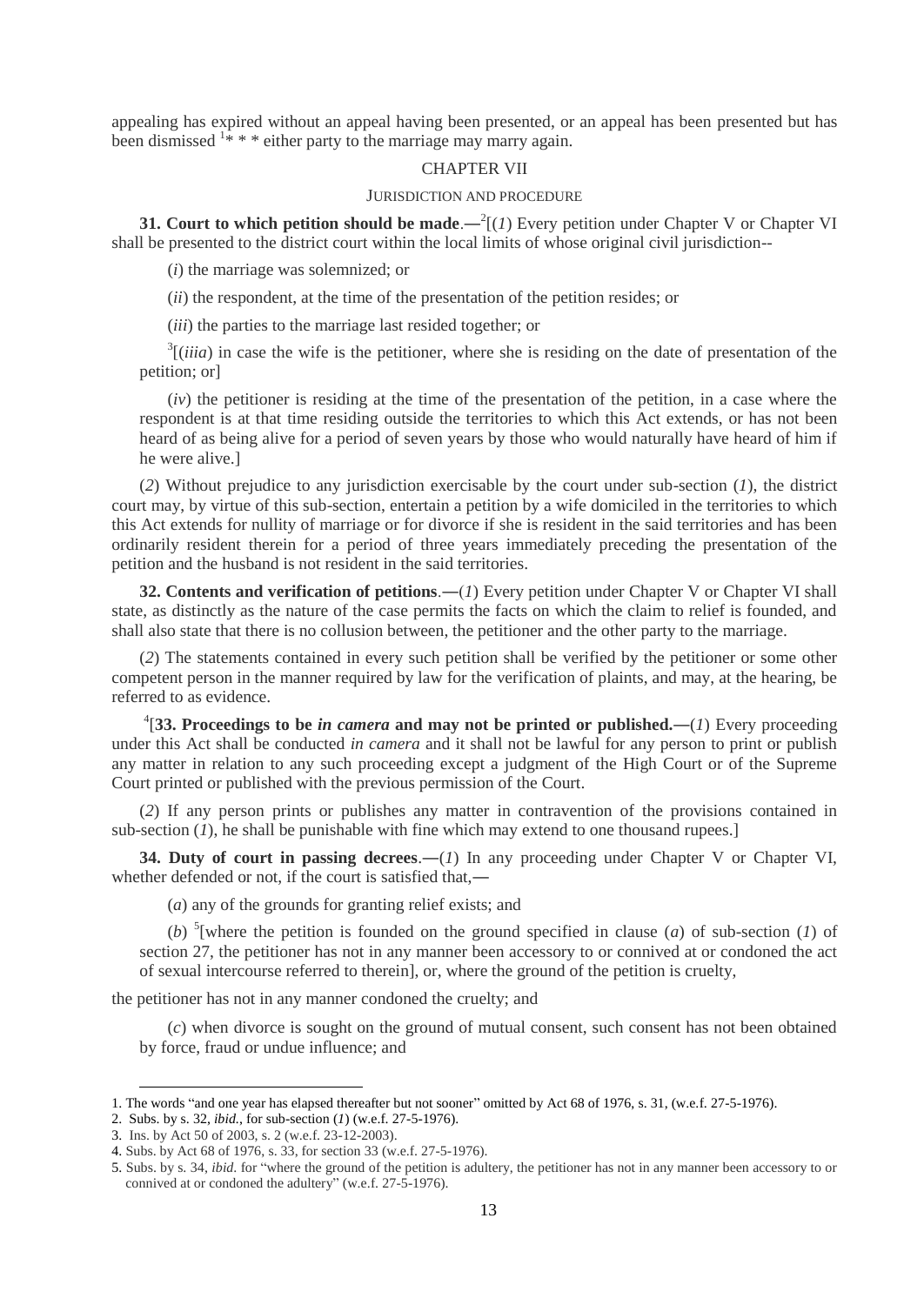(*d*) the petition is not presented or prosecuted in collusion with the respondent; and

(*e*) there has not been any unnecessary or improper delay in instituting the proceedings; and

(*f*) there is no other legal ground why the relief should not be granted;

then, and in such a case, but not otherwise, the court shall decree such relief accordingly.

(2) Before proceeding to grant any relief under this Act it shall be the duty of the court in the first instance, in every case where it is possible so to do consistently with the nature and circumstances of the case, to make every endeavour to bring about a reconciliation between the parties:

<sup>1</sup>[Provided that nothing contained in this sub-section shall apply to any proceeding wherein relief is sought on any of the grounds specified in clause (*c*), clause (*e*), clause (*f*), clause (*g*) and clause (*h*) of subsection (*1*) of section 27.]

 $2^{2}$ [(3) For the purpose of aiding the court in bringing about such reconciliation, the court may, if the parties so desire or if the court thinks it just and proper so to do, adjourn the proceedings for a reasonable period not exceeding fifteen days and refer the matter to any person named by the parties in this behalf or to any person nominated by the court if the parties fail to name any person, with directions to report to the court as to whether reconciliation can be and has been, effected and the court shall in disposing of the proceeding have due regard to the report.

(*4*) In every case where a marriage is dissolved by a decree of divorce, the court passing the decree shall give a copy thereof free of cost to each of the parties.]

3 [**35. Relief for respondent in divorce and other proceedings.―**In any proceeding for divorce or judicial separation or restitution of conjugal rights, the respondent may not only oppose the relief sought on the ground of petitioner's adultery, cruelty or desertion, but also make a counter-claim for any relief under this Act on that ground, and if the petitioner's adultery, cruelty or desertion is proved, the court may give to the respondent any relief under this Act to which he or she would have been entitled if he or she had presented a petition seeking such relief on that ground.]

**36. Alimony** *pendente lite*.—Where in any proceeding under Chapter V or Chapter VI it appears to the district court that the wife has no independent income sufficient for her support and the necessary expenses of the proceeding, it may, on the application of the wife, order the husband to pay to her the expenses of the proceeding, and weekly or monthly during the proceeding such sum as having regard to the husband's income, it may seem to the court to be reasonable.

<sup>4</sup>[Provided that the application for the payment of the expenses of the proceeding and such weekly or monthly sum during the proceeding under Chapter V or Chapter VI, shall, as far as possible, be disposed of within sixty days from the date of service of notice on the husband.]

**37. Permanent alimony and maintenance.**—(*1*) Any court exercising jurisdiction under Chapter V or Chapter VI may, at the time of passing any decree or at any time subsequent to the decree, on application made to it for the purpose, order that the husband shall secure to the wife for her maintenance and support, if necessary, by a charge on the husband's property such gross sum or such monthly or periodical payment of money for a term not exceeding her life, as, having regard to her own property, if any, her husband's property and ability <sup>5</sup>[the conduct of the parties and other circumstances of the case], it it may seem to the court to be just.

(*2*) If the district court is satisfied that there is a change in the circumstances of either party at any time after it has made an order under sub-section (*1*), it may, at the instance of either party, vary, modify or rescind any such order in such manner as it may seem to the court to be just.

-

<sup>1.</sup> Added by Act 68 of 1976, s. 34 (w.e.f. 27-5-1976).

<sup>2.</sup> Ins. by s. 34, *ibid.* (w.e.f. 27-5-1976).

<sup>3.</sup> Subs. by s. 35, *ibid*., for section 35 (w.e.f. 27-5-1976).

<sup>4.</sup> Ins. by Act 49 of 2001, s. 6 (w.e.f. 24-9-2001).

<sup>5.</sup> Subs. by Act 68 of 1976, s. 36, for "and the conduct of the parties" (w.e.f. 27-5-1976).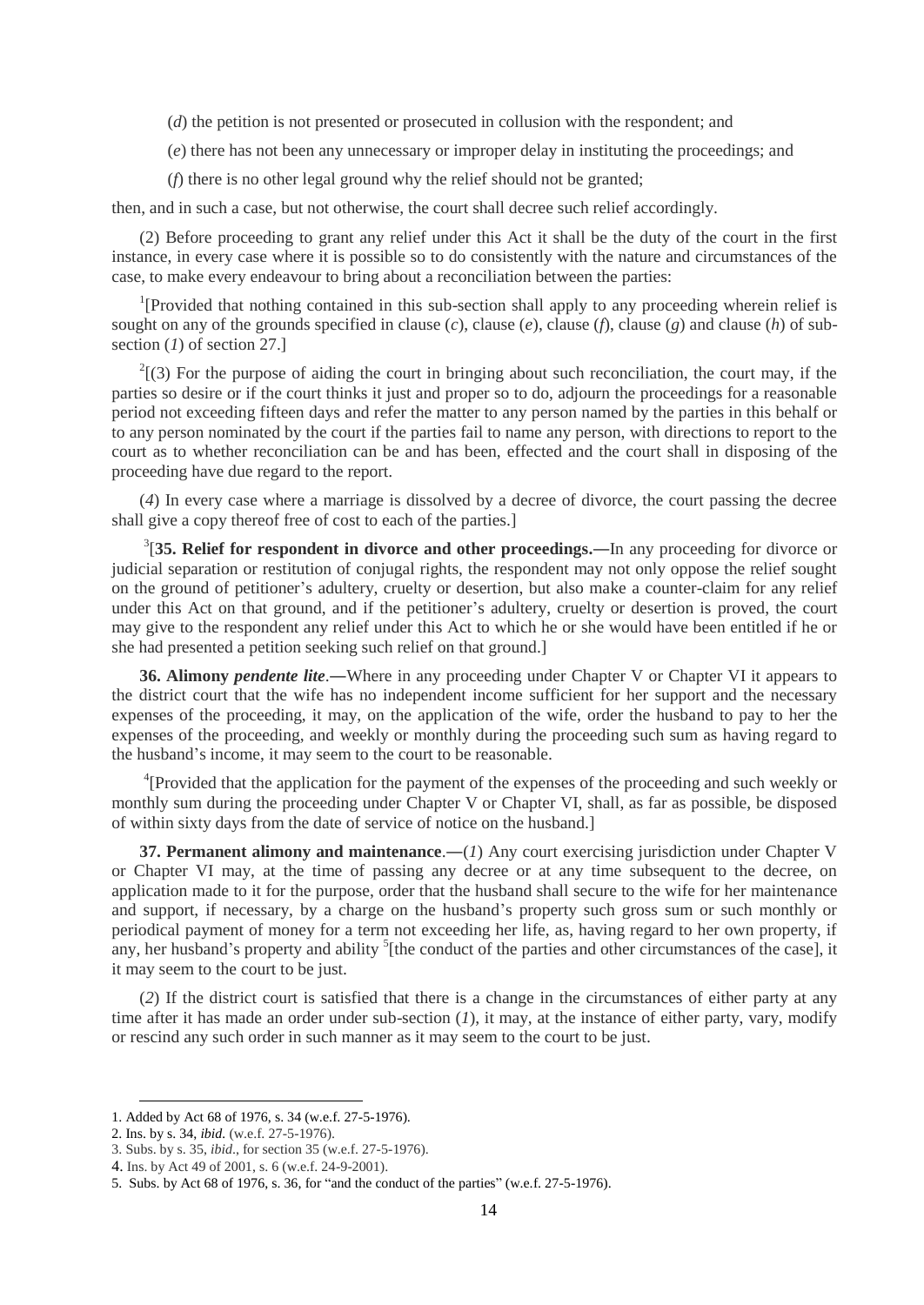(*3*) If the district court is satisfied that the wife in whose favour an order has been made under this section has remarried or is not leading a chaste life,  $\frac{1}{1}$  [it may, at the instance of the husband vary, modify or rescind any such order and in such manner as the court may deem just.]

**38. Custody of children.—In any proceeding under Chapter V or Chapter VI the district court may,** from time to time, pass such interim orders and make such provisions in the decree as it may seem to it to be just and proper with respect to the custody, maintenance and education of minor children, consistently with their wishes wherever possible, and may, after the decree, upon application by petition for the purpose, make, revoke, suspend or vary, from time to time, all such orders and provisions with respect to the custody, maintenance and education of such children as might have been made by such decree or interim orders in case the proceeding for obtaining such decree were still pending.

<sup>2</sup>[Provided that the application with respect to the maintenance and education of the minor children, during the proceeding, under Chapter V or Chapter VI, shall, as far as possible, be disposed of within sixty days from the date of service of notice on the respondent.]

 ${}^{3}$ [39. Appeals from decrees and orders.—(*1*) All decrees made by the court in any proceeding under Chapter V or Chapter VI shall, subject to the provisions of sub-section (*3*), be appealable as decrees of the court made in the exercise of its original civil jurisdiction, and such appeal shall lie to the court to which appeals ordinarily lie from the decisions of the court given in the exercise of its original civil jurisdiction.

(*2*) Orders made by the court in any proceeding under this Act, under section 37 or section 38 shall, subject to the provisions of sub-section  $(3)$ , be appealable if they are not interim orders, and every such appeal shall lie to the court to which appeals ordinarily lie from the decisions of the court given in the exercise of its original jurisdiction.

(*3*) There shall be no appeal under this section on the subject of costs only.

 $(4)$  Every appeal under this section shall be preferred within a <sup>4</sup>[period of ninety days] from the date of the decree or order.

**39A. Enforcement of decrees and orders**.―All decrees and orders made by the court in any proceeding under Chapter V or Chapter VI shall be enforced in the like manner as the decrees and orders of the court made in the exercise of its original civil jurisdiction for the time being are enforced.]

**40. Application of Act 5 of 1908**.―Subject to the other provisions contained in this Act, and to such rules as the High Court may make in this behalf, all proceedings under this Act shall be regulated, as far as may be, by the Code of Civil Procedure, 1908 (5 of 1908).

5 **[40A. Power to transfer petitions in certain cases.―**(*1*) Where―

(*a*) a petition under this Act has been presented to the district court having jurisdiction, by a party to the marriage praying for a decree for judicial separation under section 23 or for a decree of divorce under section 27, and

(*b*) another petition under this Act has been presented thereafter by the other party to the marriage praying for decree for judicial separation under section 23, or for decree of divorce under section 27 on any ground whether in the same district court, or in a different district court, in the same State or in a different State, the petition shall be dealt with as specified in sub-section (*2*).

(*2*) In a case where sub-section (*1*) applies,―

(*a*) if the petitions are presented to the same district court, both the petitions shall be tried and heard together by that district court;

<sup>1.</sup> Subs. by Act 68 of 1976, s. 36, for "it shall rescind the order" (w.e.f. 27-5-1976).

<sup>2.</sup> The proviso ins. by Act 49 of 2001, s. 7 (w.e.f. 24-9-2001).

<sup>3.</sup> Subs. by Act 68 of 1976, s. 37, for section 39 (w.e.f. 27-5-1976).

<sup>4.</sup> Subs. by Act 50 of 2003, s. 3, for "period of thirty days" (w.e.f. 23-12-2003).

<sup>5.</sup> Ins. by Act 68 of 1976, s. 38 (w.e.f. 27-5-1976).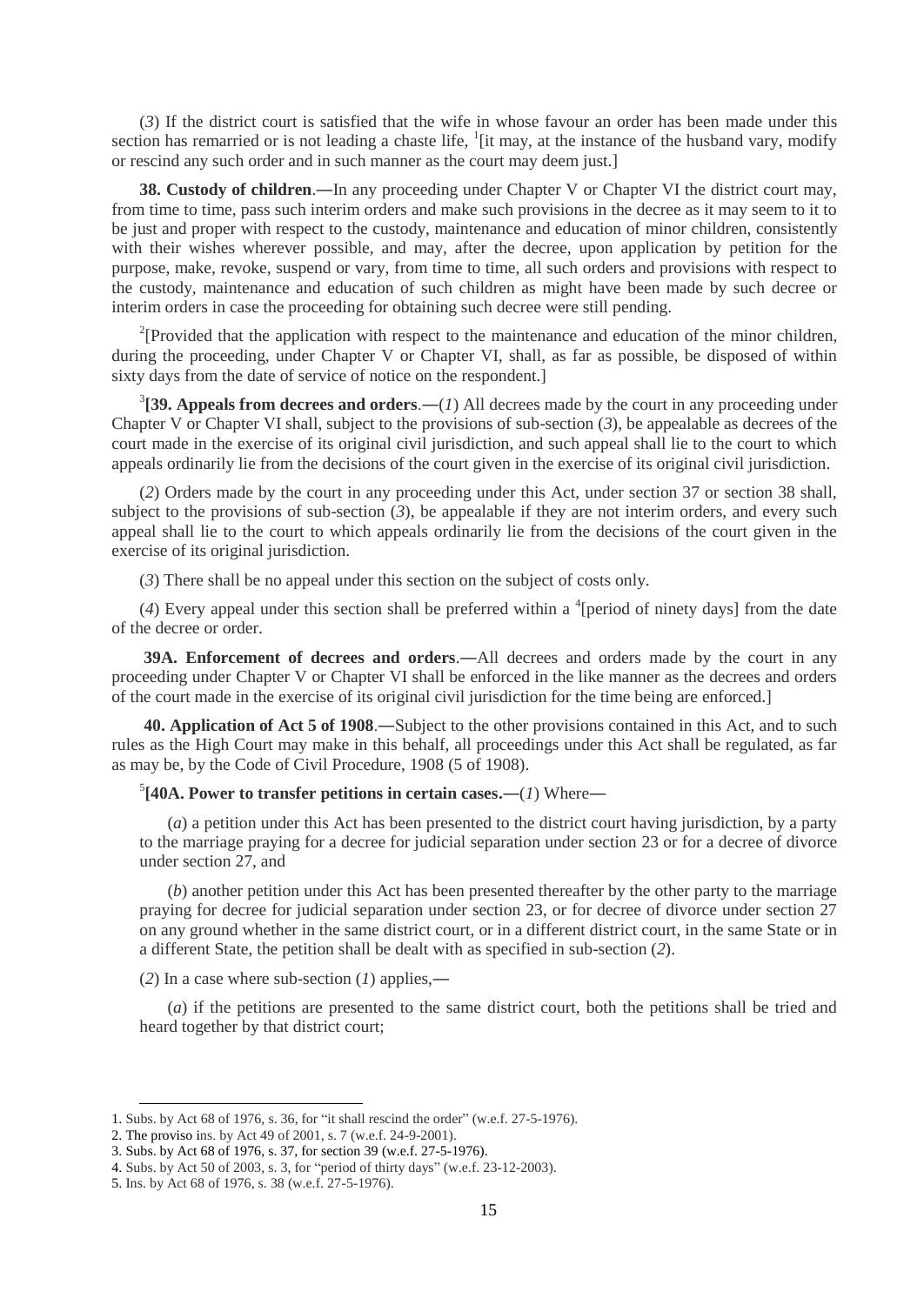(*b*) if the petitions are presented to different district courts, the petitions presented later shall be transferred to the district court in which the earlier petition was presented and both the petitions shall be heard and disposed of together by the district court in which the earlier petition was presented.

(*3*) In a case where clause (*b*) of sub-section (*2*) applies, the court or the Government, as the case may be, competent under the Code of Civil Procedure, 1908 (5 of 1908), to transfer any suit or proceeding from the district court in which the later petition has been presented to the district court in which the earlier petition is pending, shall exercise its powers to transfer such later petition as if it had been empowered so to do under the said Code.

**40B.** Special provisions relating to trial and disposal of petitions under the Act.— $(I)$  The trial of a petition under this Act shall, so far as is practicable consistently with the interests of justice in respect of the trial, be continued from day to day, until its conclusions, unless the court finds the adjournment of the trial beyond the following day to be necessary for reasons to be recorded.

(*2*) Every petition under this Act shall be tried as expeditiously as possible and endeavour shall be made to conclude the trial within six months from the date of service of notice of the petition on the respondent.

(*3*) Every appeal under this Act shall be heard as expeditiously as possible, and endeavour shall be made to conclude the hearing within three months from the date of service of notice of appeal on the respondent.

**40C. Documentary evidence**.―Notwithstanding anything contained in any enactment to the contrary, no document shall be inadmissible in evidence in any proceeding at the trial of a petition under this Act on the ground that it is not duly stamped or registered.]

41. Power of High Court to make rules regulating procedure.—(1) The High Court shall, by notification in the Official Gazette, make such rules consistent with the provisions contained in this Act and the Code of Civil Procedure, 1908 (5 of 1908), as it may consider expedient for the purpose of carrying into effect the provisions of Chapters V, VI and VII.

(*2*) In particular, and without prejudice to the generality of the foregoing provision, such rules shall provide for,―

(*a*) the impleading by the petitioner of the adulterer as a co-respondent on a petition for divorce on the ground of adultery, and the circumstances in which the petitioner may be execused from doing so;

(*b*) the awarding of damages against any such co-respondent;

(*c*) the intervention in any proceeding under Chapter V or Chapter VI by any person not already a party thereto;

(*d*) the form and contents of petitions for nullity of marriage or for divorce and the payment of costs incurred by parties to such petitions; and

(*e*) any other matter for which no provision or no sufficient provision is made in this Act, and for which provision is made in the Indian Divorce Act, 1869 (4 of 1869).

### CHAPTER VIII

#### **MISCELLANEOUS**

**42. Saving.―**Nothing contained in this Act shall affect the validity of any marriage not solemnized under its provisions; nor shall this Act be deemed directly or indirectly to affect the validity of any mode of contracting marriage.

**43. Penalty on married person marrying again under this Act**.―Save as otherwise provided in Chapter III, every person who, being at the time married, procures, a marriage of himself or herself to be solemnized under this Act shall be deemed to have committed an offence under section 494 or section 495 of the Indian Penal Code (45 of 1860), as the case may be, and the marriage so solemnized shall be void.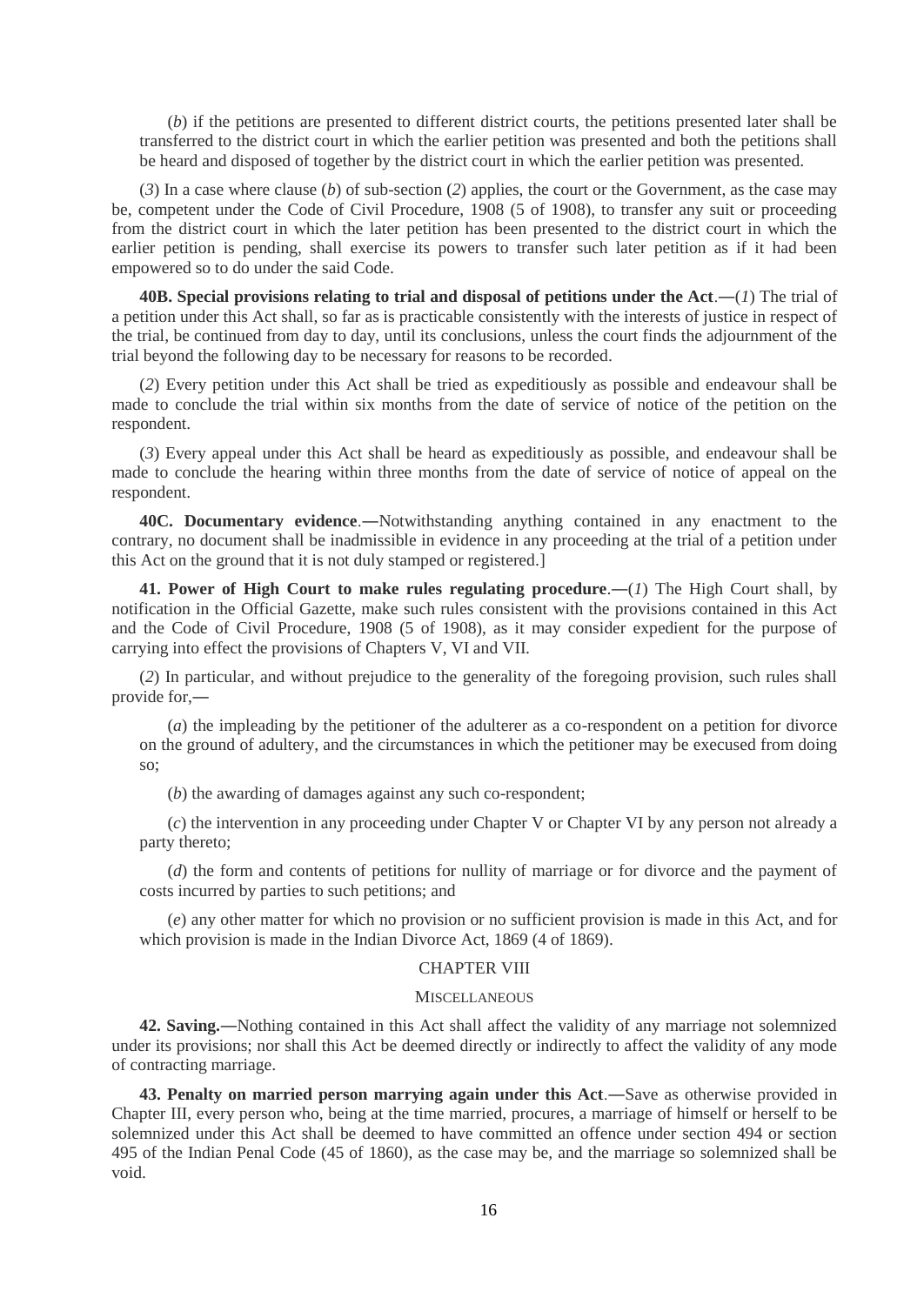**44. Punishment of bigamy**.―Every person whose marriage is solemnized under this Act and who, during the lifetime of his or her wife or husband, contracts any other marriage shall be subject to the penalties provided in section 494 and section 495 of the Indian Penal Code (45 of 1860), for the offence of marrying again during the lifetime of a husband or wife, and the marriage so contracted shall be void.

**45. Penalty for signing false declaration or certificate**.―Every person making, signing or attesting any declaration or certificate required by or under this Act containing a statement which is false and which he either knows or believes to be false or does not believe to be true shall be guilty of the offence described in section 199 of the Indian Penal Code (45 of 1860).

**46. Penalty for wrongful action of Marriage Officer**.―Any Marriage Officer who knowingly and wilfully solemnizes a marriage under this Act,—

(*1*) without publishing a notice regarding such marriage as required by section 5, or

(*2*) within thirty days of the publication of the notice of such marriage, or

(*3*) in contravention of any other provision in this Act,

shall be punishable with simple imprisonment for a term which may extend to one year, or with fine which may extend to five hundred rupees, or with both.

**47. Marriage Certificate Book to be open to inspection**.―(*1*) The Marriage Certificate Book kept under this Act shall at all reasonable times be open for inspection and shall be admissible as evidence of the statements therein contained.

(*2*) Certified extracts from the Marriage Certificate Book shall, on application, be given by the Marriage Officer to the applicant on payment by him of the prescribed fee.

**48. Transmission of copies of entries in marriage records**.―Every Marriage Officer in a State shall send to Registrar-General of Births, Deaths and Marriages of that State at such intervals and in such form as may be prescribed, a true copy of all entries made by him in the Marriage Certificate Book since the last of such intervals, and, in the case of Marriage Officers outside the territories to which this Act extends, the true copy shall be sent to such authority as the Central Government may specify in this behalf.

**49. Correction of errors**.―(*1*) Any Marriage Officer who discovers any error in the form or substance of any entry in the Marriage Certificate Book may, within one month next after the discovery of such error, in the presence of the persons married or, in case of their death or absence, in the presence of two other credible witnesses, correct the error by entry in the margin without any alteration of the original entry and shall sign the marginal entry and add thereto the date of such correction and the Marriage Officer shall make the like marginal entry in the certificate thereof.

(*2*) Every correction made under this section shall be attested by the witnesses in whose presence it was made.

(*3*) Where a copy of any entry has already been sent under section 48 to the Registrar-General or other authority the Marriage Officer shall make and send in like manner a separate certificate of the original erroneous entry and of the marginal corrections therein made.

**50. Power to make rules.**—(*1*) The Central Government, in the case of  $1$ \* \* \* officers of the Central Government, and the State Government, in all other cases, may, by notification in the Official Gazette, make rules for carrying out the purposes of this Act.

(*2*) In particular, and without prejudice to the generality of the foregoing power, such rules may provide for all or any of the following matters, namely:―

(*a*) the duties and powers of Marriage Officers and the areas in which they may exercise jurisdiction;

<sup>1.</sup> The words "diplomatic and consular officers and other" omitted by Act 33 of 1969, s. 29 (w.e.f. 31-8-1969).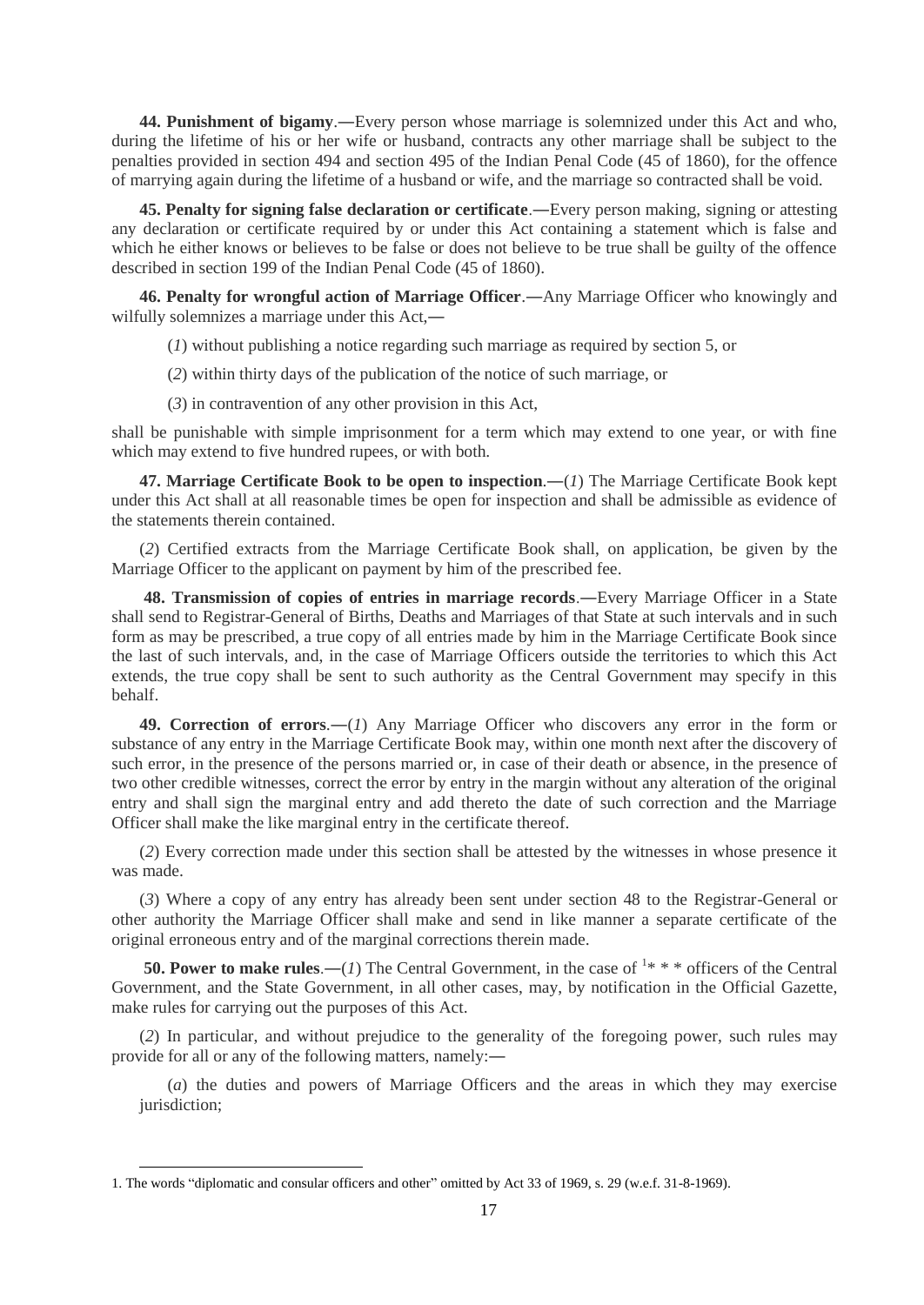(*b*) the manner in which a Marriage Officer may hold inquiries under this Act and the procedure therefor;

(*c*) the form and manner in which any books required by or under this Act shall be maintained;

(*d*) the fees that may be levied for the performance of any duty imposed upon a Marriage Officer under this Act<sup>1</sup>

(*e*) the manner in which public notice shall be given under section 16;

(*f*) the form in which, and the intervals within which, copies of entries in the Marriage Certificate Book shall be sent in pursuance of section 48;

(*g*) any other matter which may be or requires to be prescribed.

 $<sup>1</sup>$ [(3) Every rule made by the Central Government under this Act shall be laid, as soon as may be after</sup> it is made, before each House of Parliament, while it is in session, for a total period of thirty days which may be comprised in one session or in two or more successive sessions, and if, before the expiry of the session immediately following the session or the successive sessions aforesaid, both Houses agree in making any modification in the rule or both Houses agree that the rule should not be made, the rule shall thereafter have effect only in such modified form or be of no effect, as the case may be; so, however, that any such modification or annulment shall be without prejudice to the validity of anything previously done under that rule.

(*4*) Every rule made by the State Government under this Act shall be laid, as soon as it is made before the State Legislature.]

**51. Repeals and savings**.―(*1*) The Special Marriage Act, 1872 (3 of 1872), and any law corresponding to the Special Marriage Act, 1872 (3 of 1872), in force in any Part B State immediately before the commencement of this Act are hereby repealed.

(*2*) Notwithstanding such repeal,―

(*a*) all marriages duly solemnized under the Special Marriage Act, 1872 (3 of 1872), or any such corresponding law shall be deemed to have been solemnized under this Act;

(*b*) all suits and proceedings in causes and matters matrimonial which, when this Act comes into operation, are pending in any court, shall be dealt with and decided by such court, so far as may be, as if they had been originally instituted therein under this Act.

(*3*) The provisions of sub-section (*2*) shall be without prejudice to the provisions contained in section 6 of the General Clauses Act, 1897 (10 of 1897), which shall also apply to the repeal of the corresponding law as if such corresponding law had been an enactment.

-

<sup>1.</sup> Ins. by Act 20 of 1983, s. 2 and the Schedule (w.e.f. 15.3.1984).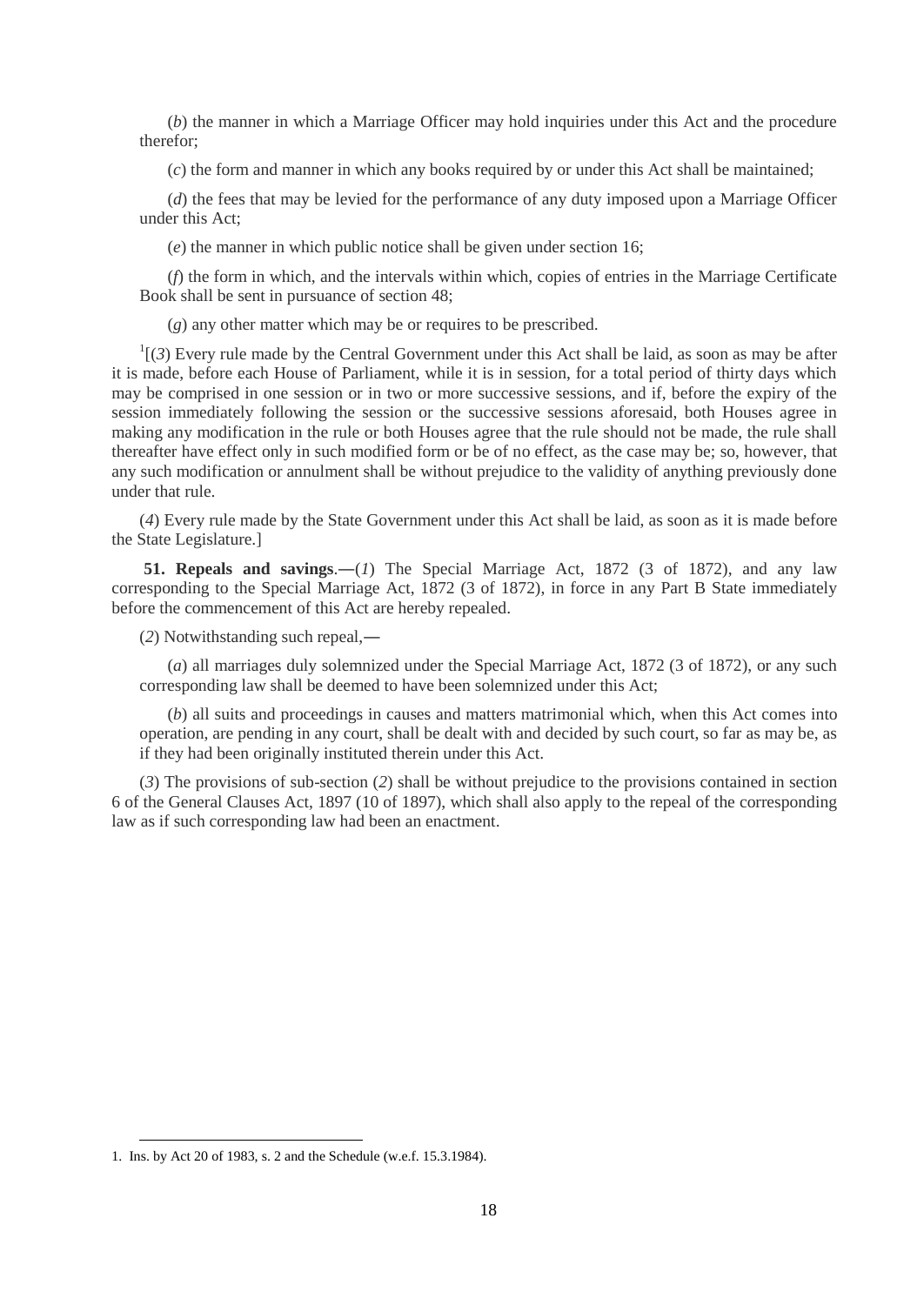# THE FIRST SCHEDULE

#### [*See* section 2(*b*) "Degrees of prohibited relationship"]

# PART I

- 1. Mother.
- 2. Father's widow (step-mother).
- 3. Mother's mother.
- 4. Mother's father's widow (step grand-mother).
- 5. Mother's mother's mother.
- 6. Mother's mother's father's widow (step great grand-mother).
- 7. Mother's father's mother.
- 8. Mother's father's father's widow (step great grand-mother).
- 9. Father's mother.
- 10. Father's father's widow (step-grand mother).
- 11. Father's mother's mother.
- 12. Father's mother's father's widow (step great grand-mother).
- 13. Father's father's mother.
- 14. Father's father's father's widow (step great grand-mother).
- 15. Daughter.
- 16. Son's widow.
- 17. Daughter's daughter.
- 18. Daughter's son's widow.
- 19. Son's daughter.
- 20. Son's son's widow.
- 21. Daughter's daughter's daughter.
- 22. Daughter's daughter's son's widow.
- 23. Daughter's son's daughter.
- 24. Daughter's son's son's widow.
- 25. Son's daughter's daughter.
- 26. Son's daughter's son's widow.
- 27. Son's son's daughter.
- 28. Son's son's son's widow.
- 29. Sister.
- 30. Sister's daughter.
- 31. Brother's daughter.
- 32. Mother's sister.
- 33. Father's sister.
- 34. Father's brother's daughter.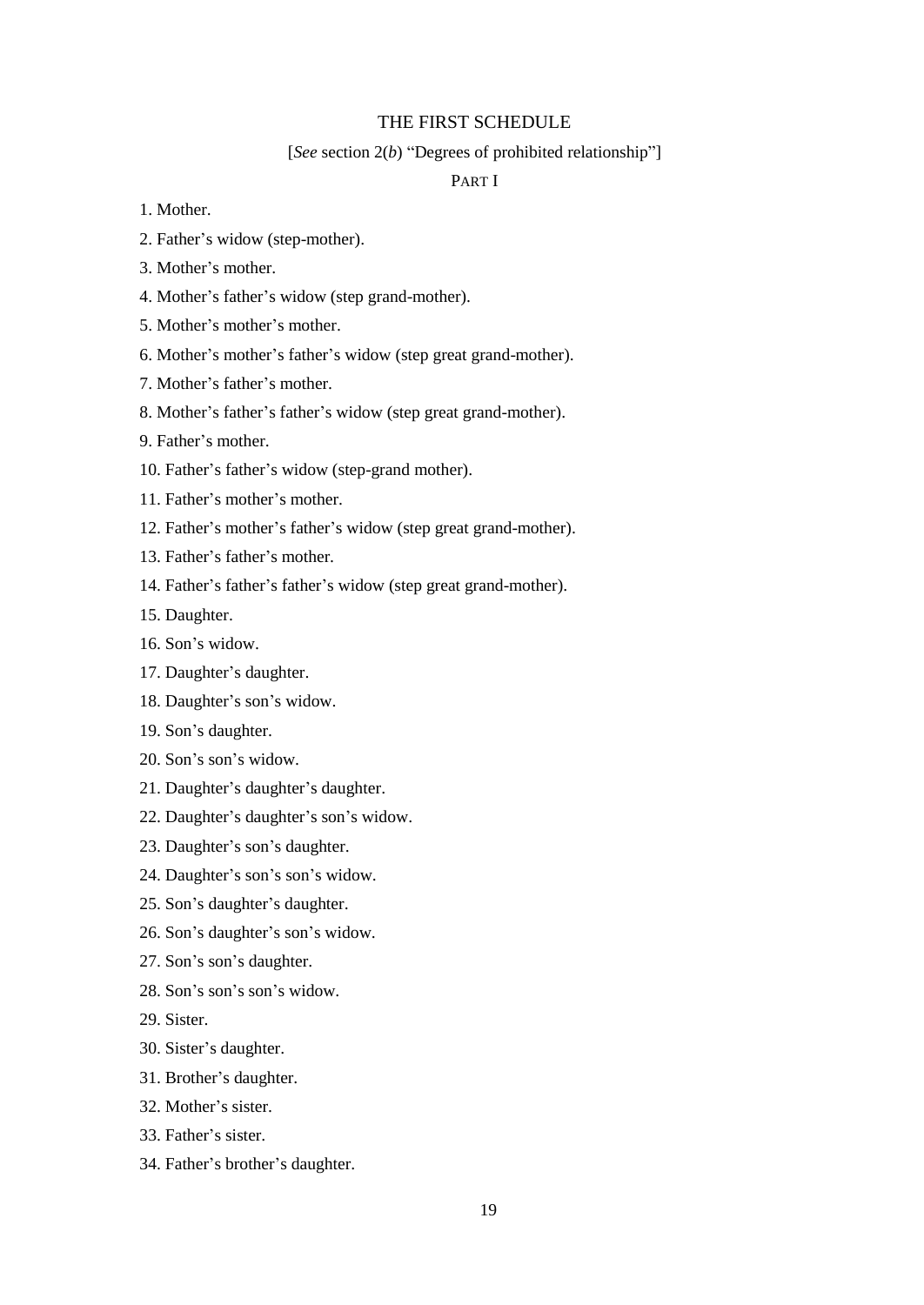35. Father's sister's daughter.

- 36. Mother's sister's daughter.
- 37. Mother's brother's daughter.

*Explanation*.―For the purposes of this Part, the expression "widow" includes a divorced wife.

# PART II

- 1. Father.
- 2. Mother's husband (step-father).
- 3. Father's father.
- 4. Father's mother's husband (step grand-father).
- 5. Father's father's father.
- 6. Father's father's mother's husband (step great grand-father).
- 7. Father's mother's father.
- 8. Father's mother's mother's husband (step great grand-father).
- 9. Mother's father.
- 10. Mother's mother's husband (step grand-father).
- 11. Mother's father's father.
- 12. Mother's father's mother's husband (step great grand-father).
- 13. Mother's mother's father.
- 14. Mother's mother's mother's husband (step great grand-father).
- 15. Son.
- 16. Daughter's husband.
- 17. Son's son.
- 18. Son's daughter's husband.
- 19. Daughter's son.
- 20. Daughter's daughter's husband.
- 21. Son's son's son.
- 22. Son's son's daughter's husband.
- 23. Son's daughter's son.
- 24. Sen's daughter's daughter's husband.
- 25. Daughter's son's son.
- 26. Daughter's son's daughter's husband.
- 27. Daughter's daughter's son.
- 28. Daughter's daughter's daughter's husband.
- 29. Brother.
- 30. Brother's son.
- 31. Sister's son.
- 32. Mother's brother.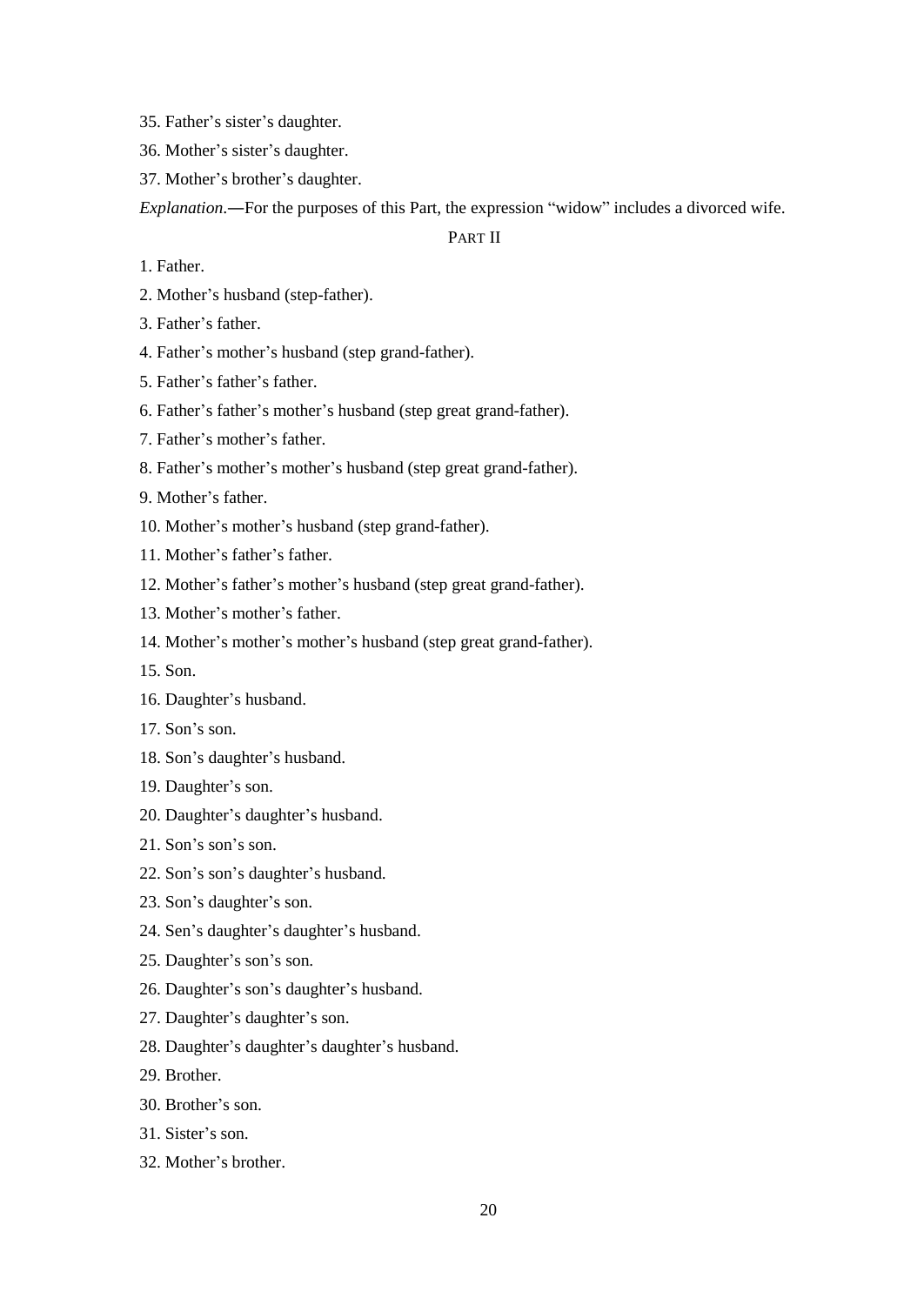33. Father's brother.

- 34. Father's brother's son.
- 35. Father's sister's son.
- 36. Mother's sister's son.
- 37. Mother's brother's son.

*Explanation*.―For the purposes of this part, the expression "husband" includes a divorced husband.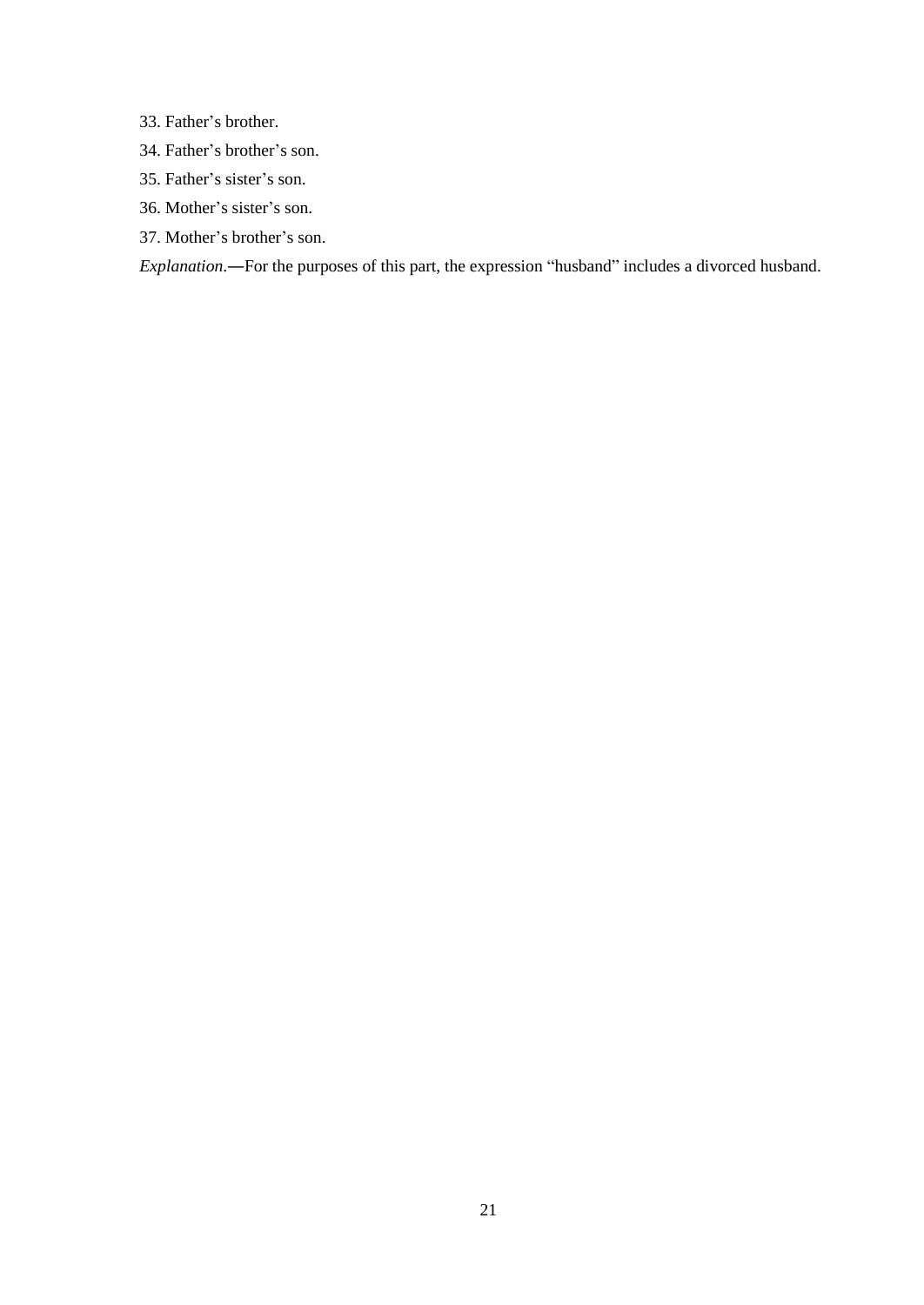# THE SECOND SCHEDULE

### (*See* section 5)

### NOTICE OF INTENDED MARRIAGE

To

Marriage Officer for the .........................................................................District.

We hereby give you notice that a marriage under the Special Marriage Act, 1954, is intended to be solemnized between us within three calendar months from the date hereof.

| Name | Condition                             | Occupation | Age | place | Dwelling Permanent place<br>dwelling if present<br>dwelling place not<br>permanent | Length of<br>residence |
|------|---------------------------------------|------------|-----|-------|------------------------------------------------------------------------------------|------------------------|
| A.B. | Unmarried<br>Widower<br>Divorcee      |            |     |       |                                                                                    |                        |
| C.D. | Unmarried<br><b>Widow</b><br>Divorcee |            |     |       |                                                                                    |                        |

Witness our hands this ....................................day of...........................................20......

(Sd.) A.B.,

(Sd.) C.D.,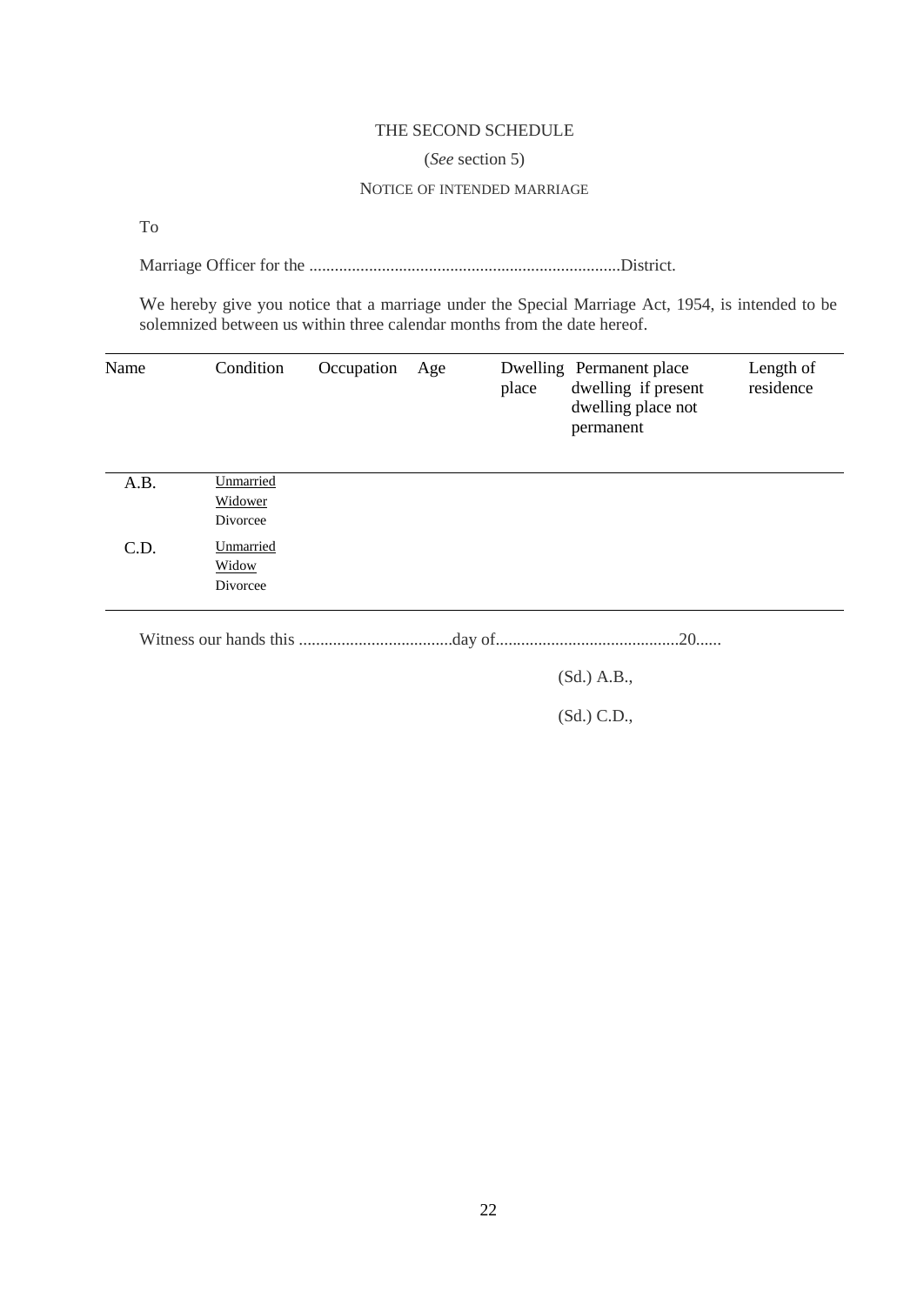# THE THIRD SCHEDULE

### (*See* section 11)

### DECLARATION TO BE MADE BY THE BRIDEGROOM

I, A.B., hereby declare as follows:―

1. I am at the present time unmarried (or a widower or a divorcee, as the case may be).

2. I have completed .....years of age.

3. I am not related to C.D. (the bride) within the degrees of prohibited relationship.

4. I am aware that, if any statement in this declaration is false, and if in making such statement I either know or believe it to be false or do not believe it to be true, I am liable to imprisonment and also to fine.

(Sd.) A.B. (the Bridegroom).

### DECLARATION TO BE MADE BY THE BRIDE

I, C.D., hereby declare as follows:―

1. I am at the present time unmarried (or a widow or a divorcee, as the case may be).

2. I have completed ....years of age.

3. I am not related to A.B. (the Bridegroom) within the degrees of prohibited relationship.

4. I am aware that, if any statement in this declaration is false, and if in making such statement I either know or believe it to be false or do not believe it to be true, I am liable to imprisonment and also to fine.

(Sd.) C.D. (the Bride)

Signed in our presence by the above-named A.B. and C.D. So far as we are aware there is no lawful impediment to the marriage.

> $(Sd.)$  G.H. $\overline{\phantom{a}}$ (Sd.) I.J. *Three witnesses.*  $(Sd.)$  K.L. Countersigned E.F.,

> > Marriage Officer

*Dated the day of 20*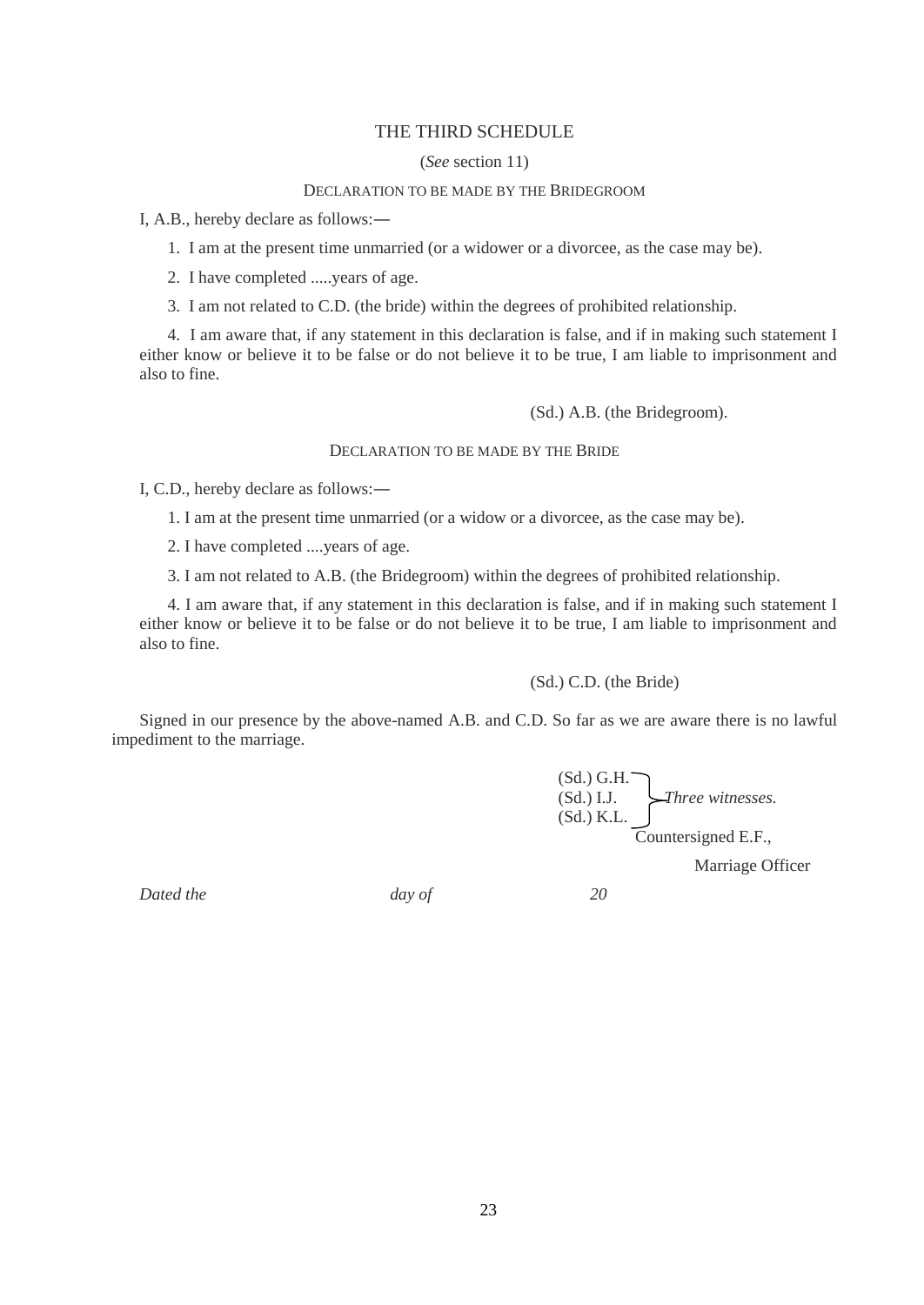### THE FOURTH SCHEDULE

### (*See* section 13)

### CERTIFICATE OF MARRIAGE

I, E.F., hereby certify that on the………………………………………………………………….day of

………………………………………………20…………..,A.B. and C.D\* appeared before me and that each of them, in my presence and in the presence of three witnesses who have signed hereunder, made the declarations required by section 11 and that a marriage under this Act was solemnized between them in my presence.

 *Marriage Officer for*

(Sd.) A.B.,

(Sd.) E.F.,

 *Bridegroom*

(Sd.) C.D., *Bride.*

(Sd.) G.H. (Sd.) I.J. *Three witnesses* (Sd.) K.L.

*Dated the day of 20*

\_\_\_\_\_\_\_\_\_\_\_\_\_\_\_\_\_\_\_\_\_\_\_

<sup>\*</sup> Herein give particulars of the parties.